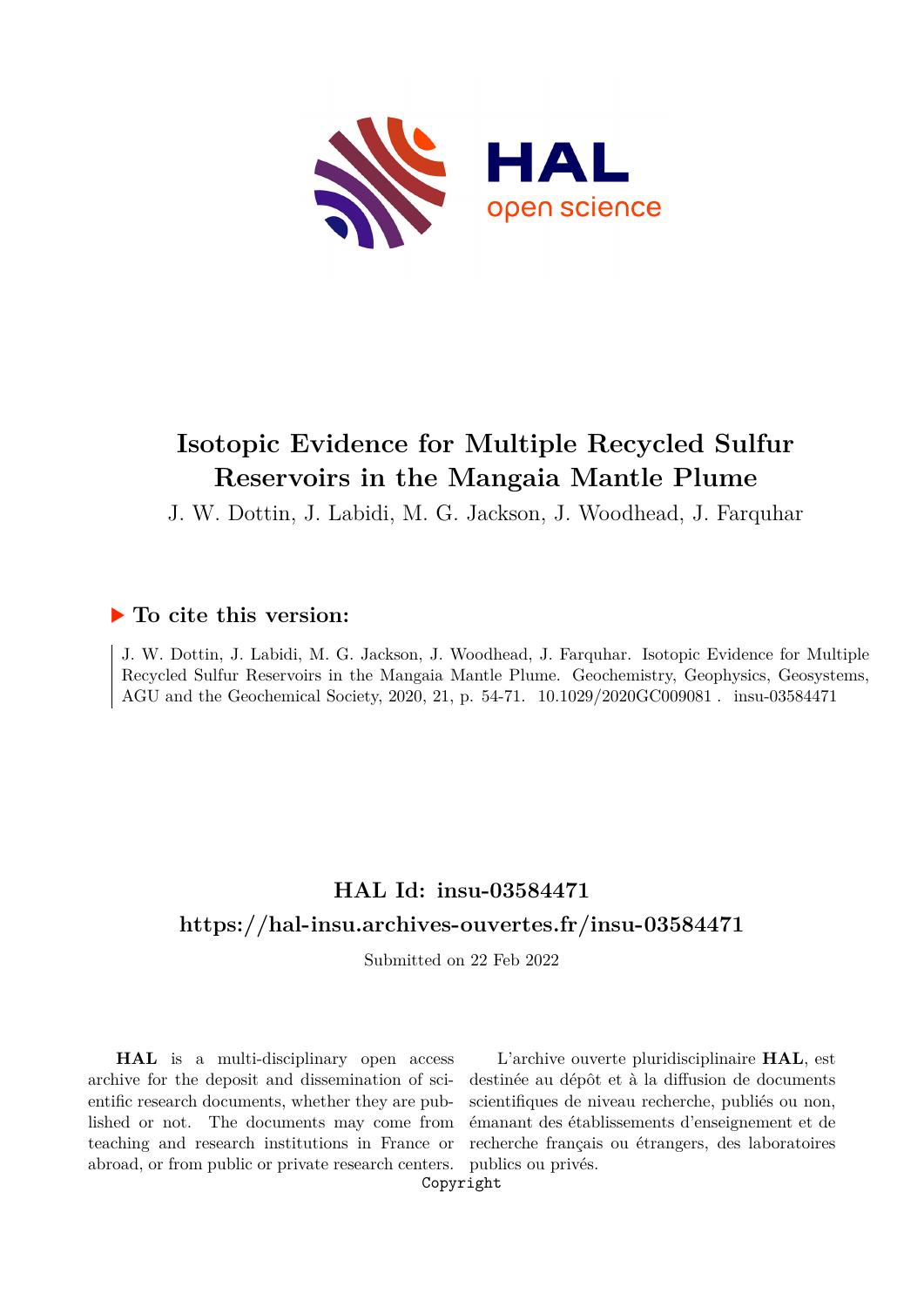# **Geochemistry, Geophysics,** Geosystems



### **RESEARCH ARTICLE**

[10.1029/2020GC009081](https://doi.org/10.1029/2020GC009081)

#### **Key Points:**

- We report bulk S‐isotope compositions of sulfide in melt inclusions of olivines and pyroxenes from Mangaia
- Isotopic disequilibrium in a single sample records a process of trapping various compositions during magma mixing
- Data collected identify a new, potentially young, recycled component with negative  $\delta^{34}S$  and slightly positive  $\Delta^{33}$ S in HIMU source

#### **[Supporting Information:](http://dx.doi.org/10.1029/2020GC009081)**

[•](http://dx.doi.org/10.1029/2020GC009081) [Supporting Information S1](http://dx.doi.org/10.1029/2020GC009081)

#### **Correspondence to:**

J. W. Dottin III, [jdottin@umd.edu](mailto:jdottin@umd.edu)

#### **Citation:**

Dottin, J. W. III, Labidi, J., Jackson, M. G., Woodhead, J., & Farquhar, J. (2020). Isotopic evidence for multiple recycled sulfur reservoirs in the Mangaia mantle plume. *Geochemistry, Geophysics, Geosystems*, *21*, e2020GC009081. <https://doi.org/10.1029/2020GC009081>

Received 3 APR 2020 Accepted 18 SEP 2020 Accepted article online 23 SEP 2020

**Isotopic Evidence for Multiple Recycled Sulfur Reservoirs in the Mangaia Mantle Plume**

#### **J.** W. Dottin  $III^1$  **b**[,](https://orcid.org/0000-0002-7614-0136) J. Labidi<sup>2</sup> **b**, M. G. Jackson<sup>3</sup> **b**, J. Woodhead<sup>4</sup> **b**, and J. Farquhar<sup>1,5</sup> **b**

<sup>1</sup>Department of Geology, University of Maryland, College Park, MD, USA, <sup>2</sup>Institut de Physique du Globe de Paris, CNRS, Université de Paris, Paris, France, <sup>3</sup>Department of Earth Science, University of California, Santa Barbara, CA, USA, 4 School of Earth Sciences, University of Melbourne, Parkville, Victoria, Australia, <sup>5</sup> Earth System Science Interdisciplinary Center, College Park, MD, USA

**Abstract** Mangaia, an ocean island in the Cook-Austral volcanic chain, is the type locality for the HIMU mantle reservoir and has also been shown to exhibit evidence for recycled sulfur with anomalous  $\delta^{34}S$ and  $\Delta^{33}$ S that has been attributed an Archean origin. Here we report bulk S-isotope data from sulfide inclusions in olivine and pyroxene phenocrysts from one of the previously analyzed and four additional Mangaia basalts to further test for the prevalence of anomalous S in the HIMU mantle source feeding Mangaia. We document compositions that range from −5.13‰ to +0.21‰ (±0.3 2σ), +0.006‰ to +0.049‰  $(\pm 0.016 \text{ } 2\sigma)$ ,  $-0.81\%$  to  $+0.69\%$   $(\pm 0.3 \text{ } 2\sigma)$  for  $\delta^{34}$ S,  $\Delta^{33}$ S, and  $\Delta^{36}$ S, respectively. These data extend the range of measured compositions and suggest S‐isotope heterogeneity in the HIMU mantle source at Mangaia. We show that S‐isotope compositions of bulk sulfide in olivine is not in isotopic equilibrium with bulk sulfide in pyroxene from the same samples and that samples from a confined area (M4, M10, M12, and M13) in the northern central part of the island show a distinct covariation for  $\delta^{34}S$  and  $\Delta^{33}S$ . This isotopic variation (forming an array) suggests mixing of sulfur from two sources that were captured at different stages of crystallization by phenocrysts in the Mangaia HIMU sulfur endmember.

**Plain Language Summary** The sulfur isotope composition of the mantle is heterogenous from crust formation and recycling continental and oceanic crust. Basalts, from an intraplate volcanic hotspot volcano in the Pacific Ocean, Mangaia, show isotopic evidence for hosting Archean‐related sulfur that is sourced from a recycled oceanic crustal component. The prevalence of this Archean-related sulfur in the plume source that feeds Mangaia is not well constrained. In this work, we present sulfur isotope data on sulfur from minerals that crystallized deep in the magma chamber and identify a new, potentially younger, recycled sulfur source that demonstrates the diversity of materials mixing in the magma chamber prior to eruption.

#### **1. Introduction**

Covariations in the radiogenic isotope signatures of strontium, neodymium, and lead seen in various Mid‐Ocean Ridge Basalts (MORB) and Ocean Island Basalts (OIB) have been used to identify distinct compositional reservoirs that exist in the mantle as a result of melt removal and recycling of oceanic and continental crust. These reservoirs have been termed Depleted MORB Mantle (DMM), Enriched Mantle I and II (EM I, EM II), and HIMU (high  $\mu = {}^{238}U/{}^{204}Pb$ ). Depleted MORB mantle is characterized as having relatively low <sup>206,207,208</sup>Pb/<sup>204</sup>Pb and <sup>87</sup>Sr/<sup>86</sup>Sr but high <sup>143</sup>Nd/<sup>144</sup>Nd and argued to have formed from the process of melt removal during crust formation (Salters & Stracke, 2004; Workman & Hart, 2005). HIMU is characterized by high <sup>206,208</sup>Pb/<sup>204</sup>Pb (and variable <sup>207</sup>Pb/<sup>204</sup>Pb), low <sup>87</sup>Sr/<sup>86</sup>Sr, and intermediate <sup>143</sup>Nd/<sup>144</sup>Nd. The HIMU reservoir is thought to have formed from the recycling of oceanic crust that experienced Pb loss from sulfides during subduction followed by the ingrowth of radiogenic Pb due to a high  $^{238}$ U/<sup>204</sup>Pb ("high  $\mu$ ") time integrated ratio (e.g., Chauvel et al., 1992; Kelley et al., 2005) with a wide range of proposed formation ages of 550 Ma to 3.0 Ga (Hauri & Hart, 1993; Mazza et al., 2019; Nebel et al., 2013; Thirlwall, 1997).

Mangaia, located in the Cook‐Austral volcanic chain, is the type locality for the HIMU mantle reservoir that, together with Bermuda, preserve the highest reported radiogenic  $^{206}Pb/^{204}Pb$  isotope compositions of any OIB locality suggesting an old and recycled mantle source (Hauri & Hart, 1993; Mazza et al., 2019; Woodhead, 1996). Jackson and Dasgupta (2008) and Cabral et al. (2014) argue that HIMU basalts are

©2020. American Geophysical Union. All Rights Reserved.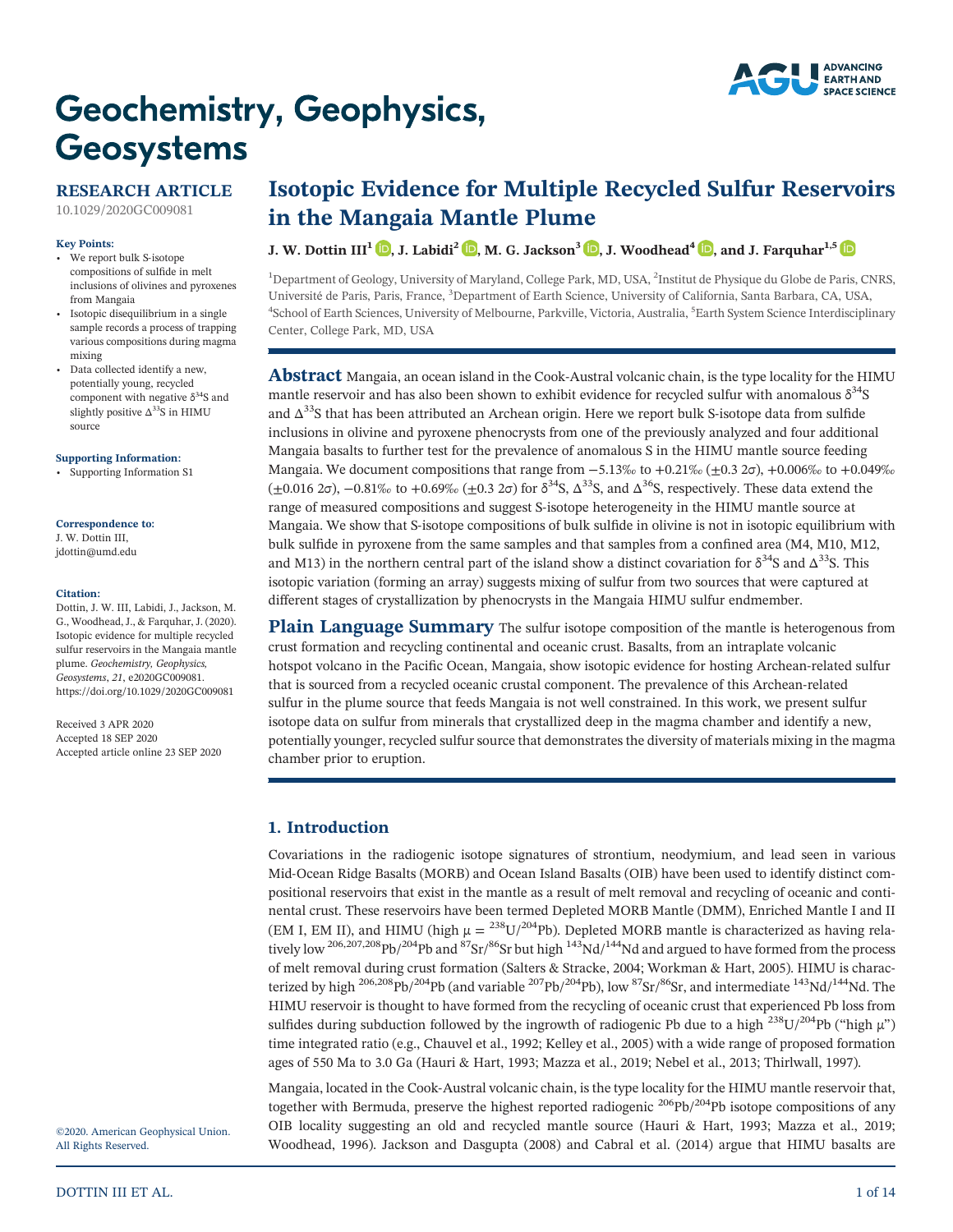associated with a carbonated mafic source on the basis of major element characteristics (low SiO<sub>2</sub> and high  $CaO/Al<sub>2</sub>O<sub>3</sub>$  and elevated volatile contents of CO<sub>2</sub>. Weiss et al. (2016) suggest that the HIMU mantle source of Mangaia was metasomatized by carbonatitic fluids and imply a connection to recycling processes. The sulfur isotope composition of sulfides in sulfide inclusions trapped in magmatic olivine from Mangaia basalts has been measured in situ using secondary ion mass spectrometry (SIMS) and also using conventional bulk isotope methods (Cabral et al., 2013). The  $\delta^{34}S$  values reported from Mangaia (~−17‰ to −3‰) are depleted in heavy isotopes compared to bulk sulfur isotope measurements of MORB (Mid Ocean Ridge Basalt) glasses (average  $\delta^{34}$ S of Pacific-Antarctic basalts =  $-0.89 \pm 0.11$  (1 $\sigma$ ), Labidi et al., 2014) and additionally show small but significant negative Δ33S in two samples by Secondary Ion Mass Spectrometry (SIMS), down to  $-0.24 \pm 0.15\%$  (2σ) (weighted average =  $-0.25 \pm 0.07\%$ , 2σ) and  $-0.35 \pm 0.23\%$  (weighted aver $age = -0.34 + 0.08\%$ ) in MGA-B-25 and MGA-B-47, respectively. Taken together, the data collected via SIMS and conventional bulk S‐isotope measurements reveal compositions that are consistent with a subducted component in the source of Mangaia melts that hosts Archean sulfur that experienced mass‐independent fractionation (Cabral et al., 2013). What remains unanswered is whether anomalous Archean S is common in the HIMU mantle reservoir sampled by Mangaia or whether other Mangaia basalts contain what might be considered more typical mass-dependent sulfur.

Here, we present bulk S-isotope compositions ( $\delta^{34}S$ ,  $\Delta^{33}S$ , and  $\Delta^{36}S$ ) of sulfide inclusions within magmatic olivine and clinopyroxene phenocrysts from five Mangaia samples. These olivine and clinopyroxene phenocrysts trap sulfide inclusions during their growth at depth in the magma chamber and, like melt inclusions (e.g., Sobolev & Shimizu, 1993), they may shed light on melt mixing of diverse sources. Our data provide new constraints on the various recycled components that dominates HIMU mantle melts feeding lavas at Mangaia.

#### **2. Samples and Methods**

We present new multiple sulfur isotope data on five basaltic samples from Mangaia: MGA‐B‐25, M4, M10, M12, and M13. Samples are from a road cut along the northeast side of the island (MGA‐B‐25) and from Vau Roa stream Valley (M4, M10, M12, and M13). Samples previously analyzed (Cabral et al., 2013) using SIMS and discussed in this manuscript are from a road cut adjacent to a stream north of Tamarua village on the south side of the island (MGA‐B‐47) and a small outcrop revealed by a road cut near a stream on the south side of the island (MG1001B). The work by Cabral et al. (2013) also presents a bulk sulfide measurement from an olivine separate of MGA‐B‐47. Further, note that MGA‐B‐25 was analyzed in Cabral et al. (2013) but only using SIMS methods. We analyzed newly prepared aliquots of minerals from MGA-B-25, while M4, M10, M12, and M13 ( $n = 4$ ) are samples that have not previously been analyzed for sulfur isotopes. With these new measurements we are able to (1) test for S‐isotope heterogeneity at different locations on the island (possibly related to separate flows) and (2) evaluate the prevalence of negative  $\Delta^{33}$ S in MGA‐B‐25 and Mangaia basalts generally.

#### **2.1. Acid Digestion**

All samples are olivine and clinopyroxene phenocryst separates that were hand‐picked and cleaned by sonication in preparation for S‐isotope analyses. Crushed and weighed Ol and Px mineral separates were placed into Teflon reaction vessels for hydrofluoric acid digestion using methods developed by Labidi et al. (2012) for the liberation of sulfide from silicates. Note that these methods have demonstrated the ability to digest and consistently receive  $100\% \pm 5\%$  of S as sulfide powders as well as sulfides dissolved in silicate melts (Labidi et al., 2012). Sulfides were extracted in this study, as the method used here only extracts sulfur of reduced valence, leaving behind sulfate if present in the samples. The digestion apparatus was first purged for  $\sim$ 15 min with N<sub>2</sub>. After purging, the samples were acidified and digested in a heated solution (70–80°C) of 3.2 M CrCl<sub>2</sub>, 12 M HCl, and 29 M HF in the amounts of 10, 5, and 5 ml, respectively. During this digestion, sulfide was released as H<sub>2</sub>S, bubbled (~3–5 bubbles every ~1–2 s) through a water trap to remove acid vapors, before being bubbled and trapped in weakly acidic AgNO<sub>3</sub> where S is precipitated as Ag<sub>2</sub>S. The Ag<sub>2</sub>S was centrifuged and rinsed three times with Milli-Q water. After rinsing, the Ag<sub>2</sub>S was dried at ~70°C and subsequently weighed to determine sulfur concentration.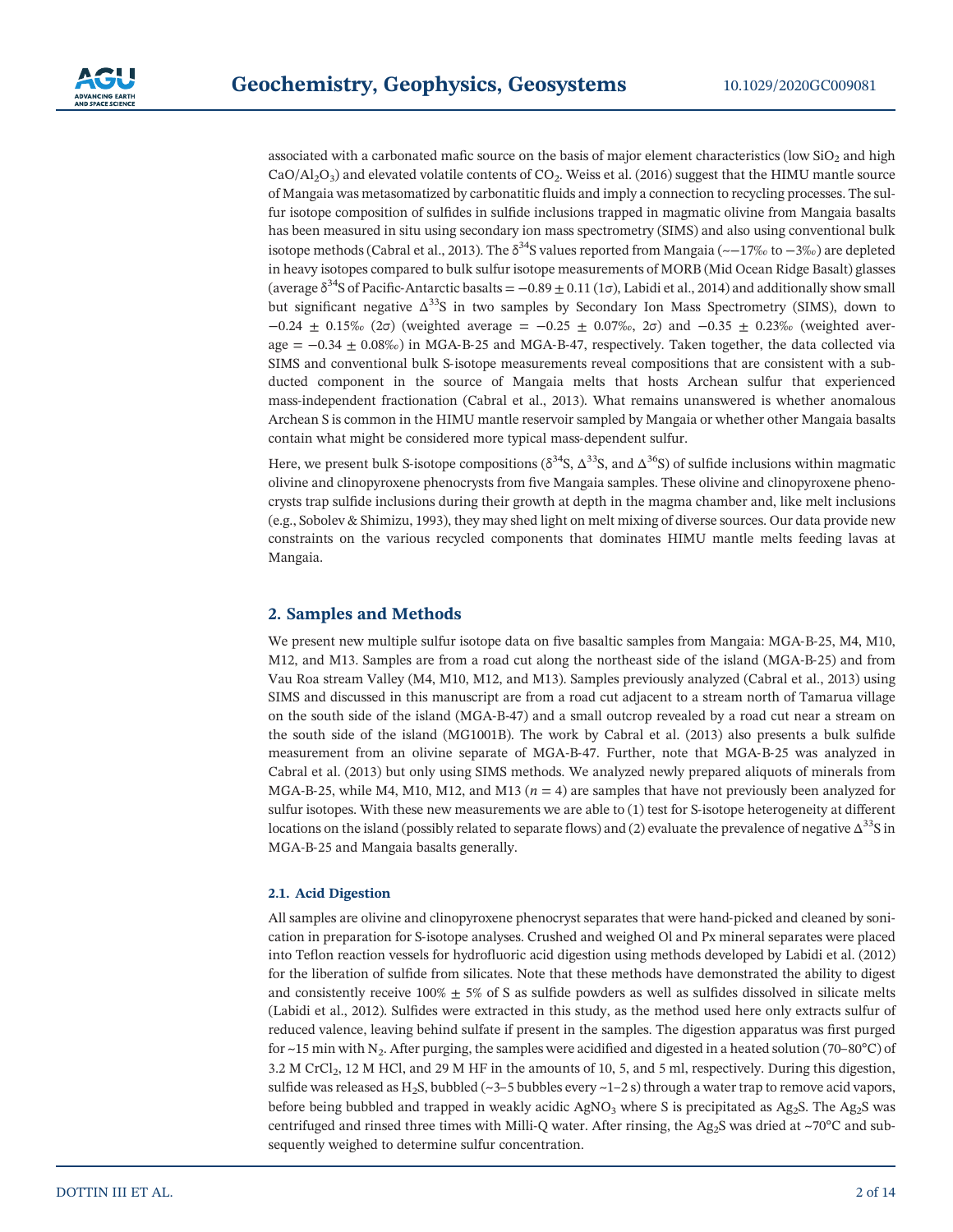

#### **2.2. Fluorination**

The weighed  $Ag_2S$  was wrapped in foil and placed into nickel reaction tubes three to five times excess  $F_2$ . Reactions between Ag<sub>2</sub>S and F<sub>2</sub> occurred at ~250°C for at least 12 hr. The product SF<sub>6</sub> was separated from residual  $F_2$  by freezing into a liquid-nitrogen-cooled trap. Residual  $F_2$  was passivated through a reaction with heated (~110°C) KBr salt. After all fluorine was passivated, the liquid nitrogen trap was replaced by an ethanol slush (~−108°C to −115°C) to retain cocondensed HF, and the SF<sub>6</sub> was sublimated into a separate liquidnitrogen-cooled trap, from which it was injected into a gas chromatograph (GC) with a 1/8-inch diameter, 6foot long Haysep-Q<sup>™</sup> GC column and a 5A GC column using a helium flow rate of 20 ml/min. SF<sub>6</sub> was monitored while passing through the GC and captured in liquid nitrogen cooled metal coils. Once captured, the SF6 was thawed to determine procedural yields as pressure and, lastly, stored in individual glass manifolds.

#### **2.3. Mass Spectrometry**

Isotopic variations of the four stable isotopes of sulfur  $(^{32}S$  [95.2%],  $^{33}S$  [0.75%],  $^{34}S$  [4.25%], and  $^{36}S$  [0.02%]) were determined using gas source mass spectrometry of purified SF<sub>6</sub>. Measurements were made by monitoring  $SF_5^+$  ion beams at m/z of 127, 128, 129, and 131 of the purified  $SF_6$ . Each sample underwent three measurements that consists of eight 26‐s cycles measuring the sample and the reference gas. Data are reported in per mil using the following notation:

$$
\delta^{33}S = \left[ \left( \left( {^{33}S}/{^{32}S} \right)_{sample} / {^{33}S}/{^{32}S} \right)_{CDT} \right) - 1 \right] \n\delta^{34}S = \left[ \left( \left( {^{34}S}/{^{32}S} \right)_{sample} / {^{34}S}/{^{32}S} \right)_{CDT} \right) - 1 \right] \n\delta^{36}S = \left[ \left( \left( {^{36}S}/{^{32}S} \right)_{sample} / {^{36}S}/{^{32}S} \right)_{CDT} \right) - 1 \right] \n\Delta^{33}S = \left[ \left( \left( {^{33}S}/{^{32}S} \right)_{sample} / {^{33}S}/{^{32}S} \right)_{CDT} \right) - \left( \left( {^{34}S}/{^{32}S} \right)_{sample} / {^{34}S}/{^{32}S} \right)_{CDT} \right)^{0.515} \right] \n\Delta^{36}S = \left[ \left( \left( {^{36}S}/{^{32}S} \right)_{sample} / {^{36}S}/{^{32}S} \right)_{CDT} \right) - \left( \left( {^{34}S}/{^{32}S} \right)_{sample} / {^{34}S}/{^{32}S} \right)_{CDT} \right)^{1.9} \right]
$$

Analyses are normalized to analyses of Canyon Diablo Troilite on a scale that place IAEA‐S1 at a composition of  $\delta^{34}S = -0.401$ ,  $\Delta^{33}S = 0.116$ , and  $\Delta^{36}S = -0.796$  (Antonelli et al., 2014). For normalization, raw delta values from sample analysis are converted to ratios and normalized to the isotope ratio associated with measurements of CDT (Antonelli et al., 2014).  $\Delta^{33}S$  and  $\Delta^{36}S$  are calculated from the CDT normalized delta values. Uncertainties on measurements are estimated from the long-term reproducibility on measurements (including wet chemistry, fluorination, and mass spectrometry) of standard materials and are 0.3, 0.016, and 0.3 ( $2\sigma$ ) for  $\delta^{34}S$ ,  $\Delta^{33}S$ , and  $\Delta^{36}S$ , respectively. As a test of our methods and uncertainty, we have analyzed MORB glasses that were previously analyzed in Labidi et al., (2014), namely, PAC2 DR 32‐1G, PAC2 DR 06‐6G, and PAC1 CU 03‐3G, and one MORB glass that is not reported, PAC2 DR 20‐04 (see supporting information Table S1). When a small difference in the calibration between the two labs (CDT here vs. a V‐CDT calibration described in Labidi et al., 2014) are taken into account, the data are reproducible and within uncertainty of measurements between both labs. The values of CDT normalized to IAEA S‐1 in the two studies are  $\delta^{34}S = -0.401 \pm 0.15\%$ ,  $\Delta^{33}S = +0.116 \pm 0.008\%$ , and  $\Delta^{36}S = -0.796 \pm 0.080\%$  for UMD and  $\delta^{34}S_{\text{(V-CDT)}} = -0.14 \pm 0.52$ ,  $\Delta^{33}S = +0.106 \pm 0.008$ , and  $\Delta^{36}S = -0.782 \pm 0.140$  for Labidi et al. (2014) (all 2SD).

#### **3. Results**

Bulk sulfur isotope compositions of sulfide minerals hosted in olivine and pyroxene mineral separates from Mangaia basalts are reported in Table 1 and illustrated in Figures 1 and 2. We extracted 0.54 mg to 1.57 mg of Ag<sub>2</sub>S from ~300 to 400 mg of sample resulting in sulfur concentrations that range from 96 to 333 ppm. S concentration in Ol and Px from the same sample does not match and shows no systematic S concentration in olivine versus pyroxene separates (Table 1).

The  $\delta^{34}$ S compositions measured range from −5.1‰ to +0.2‰ (±0.3 2σ). Sulfide minerals hosted in olivine are not in isotopic equilibrium with sulfide minerals from pyroxene in the same sample showing −4.0‰ and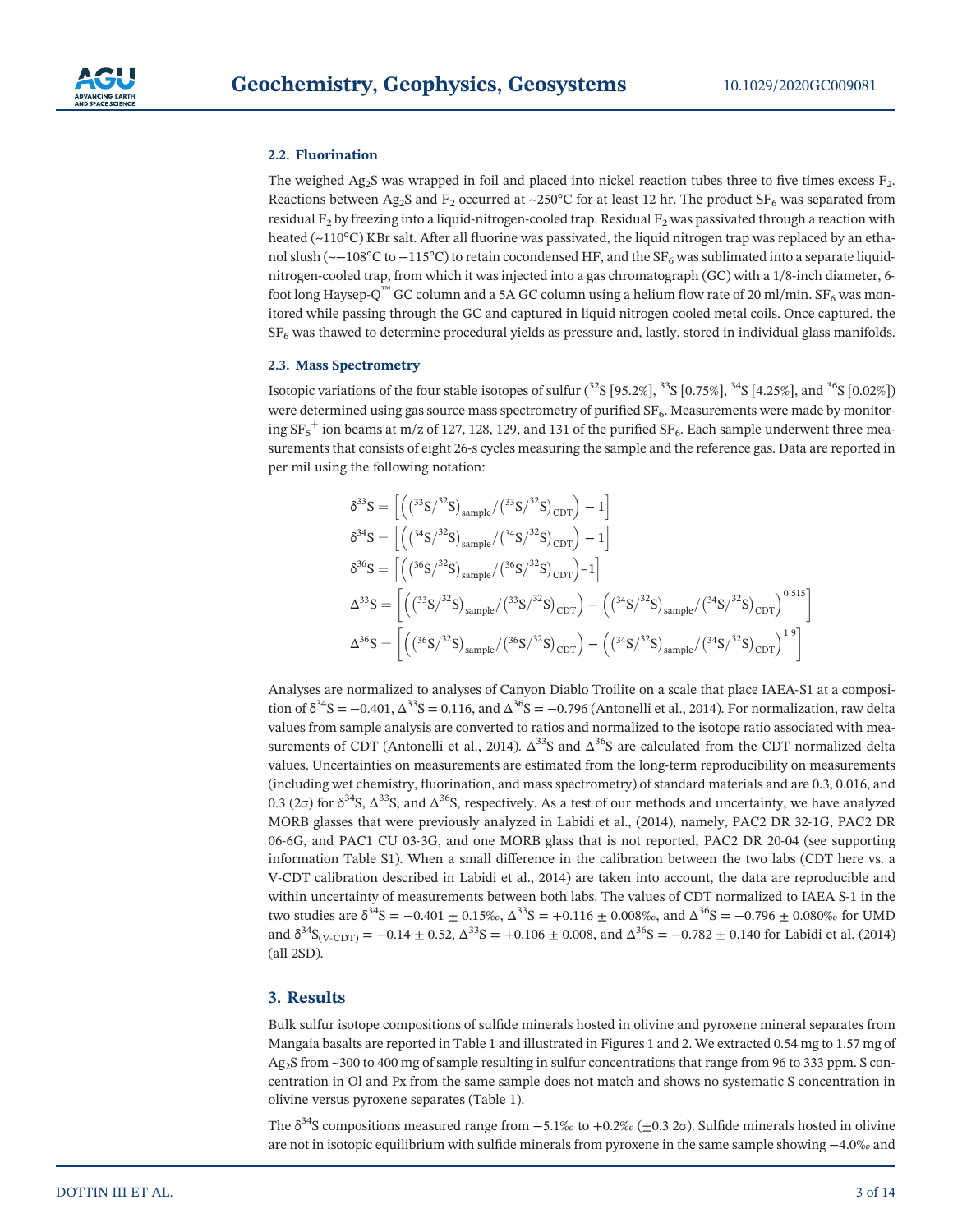

| Table 1 |  |  |                                                                                    |  |
|---------|--|--|------------------------------------------------------------------------------------|--|
|         |  |  | S-isotope Compositions of Bulk Sulfide in Ol and Px Separates From Mangaia Basalts |  |

| Sample        | Rock type  | $S$ (ppm) | $\delta^{34}S$ | $\Delta^{33}$ S | $\Delta^{36}$ S | $^{206}Pb/^{204}Pb$ | $^{207}Pb/^{204}Pb$ | $^{208}Pb/^{204}Pb$ | Latitude   | Longitude   |  |  |
|---------------|------------|-----------|----------------|-----------------|-----------------|---------------------|---------------------|---------------------|------------|-------------|--|--|
| $MGA-B-25$ Px | Ankaramite | 290       | $-5.1$         | 0.028           | 0.0             | 21.678              | 15.807              | 40.512              | $-21.9133$ | $-157.9144$ |  |  |
| $MGA-B-25$ Ol | Ankaramite | 333       | $-4.0$         | 0.016           | $-0.3$          | 21.678              | 15.807              | 40.512              | $-21.9133$ | $-157.9144$ |  |  |
| $M4$ Px       | Ankaramite | 185       | $-1.2$         | 0.026           | $-0.1$          | 21.668              | 15.828              | 40.565              | $-21.93$   | $-157.93$   |  |  |
| $M10$ PX      | Ankaramite | 112       | $-0.8$         | 0.009           | $-0.2$          | 21.718              | 15.837              | 40.583              | $-21.93$   | $-157.93$   |  |  |
| $M10$ OL      | Ankaramite | 161       | $-0.3$         | 0.008           | $-0.2$          | 21.718              | 15.837              | 40.583              | $-21.93$   | $-157.93$   |  |  |
| <b>M12 PX</b> | Ankaramite | 127       | $-1.6$         | 0.030           | $-0.2$          | 21.708              | 15.831              | 40.561              | $-21.93$   | $-157.93$   |  |  |
| $M12$ OL      | Ankaramite | 322       | $-2.3$         | 0.035           | 0.7             | 21.708              | 15.831              | 40.561              | $-21.93$   | $-157.93$   |  |  |
| <b>M13 PX</b> | Ankaramite | 238       | 0.2            | 0.006           | 0.0             | 21.666              | 15.817              | 40.539              | $-21.93$   | $-157.93$   |  |  |
| $M13$ OL      | Ankaramite | 96        | $-2.1$         | 0.049           | 0.5             | 21.666              | 15.817              | 40.539              | $-21.93$   | $-157.93$   |  |  |
| $MGA-B-47a$   | Pictrite   |           | $-3.28$        | $-0.13$         |                 | 21.784              | 15.813              | 40.734              | $-21.9379$ | $-157.9234$ |  |  |

*Note*. Data compilation of S-isotope and radiogenic Pb isotope compositions presented.

S‐isotope data from Cabral et al. (2013). Radiogenic Pb for M4‐M13 from Woodhead (1996). Radiogenic Pb data for MGA‐B‐25 and MGA‐B‐47 from Hauri and Hart (1993). Estimated coordinates are sourced from the GeoRoc database. Rock characterization sourced from Woodhead (1996) and Saal et al. (1998).

> −5.1‰ for MGA‐B‐25 Ol and MGA‐B‐25 Px, respectively, −0.3‰ and −0.9‰ for M10 Ol and M10 Px, respectively, −2.3‰ and −1.6‰ for M12 Ol and M12 Px, respectively and −2.1‰ and 0.2‰ M13 Ol and M13 Px, respectively (Figure S3). This reflects remarkable intrasample (olivine vs. pyroxene in the same lava) and intersample (olivines and pyroxenes from different samples)  $\delta^{34}$ S variability in Mangaia lavas. However, there is no relationship between the magnitude of the  $\delta^{34}S$  value and type of mineral separate. There is also no systematic fractionation among the mineral separates from the same sample.

> The  $\Delta^{33}$ S and  $\Delta^{36}$ S range from +0.002‰ to +0.049‰ and −0.81‰ to +0.69‰, respectively.  $\Delta^{33}$ S values of sulfide in Ol and Px from the samples measured are similar with exception of one sample (M13) showing  $\Delta^{33}$ S = +0.049‰ and +0.006‰ for Ol and Px, respectively. Similarly,  $\Delta^{36}$ S values are similar for sulfides in pyroxene and olivine, with the exception of M12 showing  $\Delta^{36}S = +0.7\%$  and  $-0.3\%$  for Ol and Px, respectively. A subset of samples (M4, M10, M12, and M13) yield a rough negative correlation between  $\delta^{34}S$  and  $\Delta^{33}$ S (Figure 1). With the exception of two data points (M13 Ol and M12 Ol), the data plot at slightly higher  $\Delta^{33}$ S and lower  $\Delta^{36}$ S compared to previously published data from MORB (Figure 2).

#### **4. Discussion**

An unusual observation of HIMU mantle sampled at Mangaia made by Cabral et al. (2013) is the negative  $\delta^{34}$ S and the presence of S-MIF observed in individual sulfides by SIMS and by SF<sub>6</sub> techniques similar to those used here. The signatures observed by Cabral et al. (2013) yielded a field extending from  $\delta^{34}S$  of  $-3.3 (\pm 2\%)$  to  $-17.3\% (\pm 0.6\%)$  and with near-zero to negative  $\Delta^{33}$ S. The observation of samples with negative  $\Delta^{33}$ S that were measured both by SIMS and with one measurement by SF<sub>6</sub> (−0.12 ± 0.04‰, 2 $\sigma$ ) carried out at UMD (on sample MGA‐B‐47) is ascribed to the presence of subducted and recycled Archean components in the Mangaia source.

The data collected in this study on sulfide inclusions in mineral separates of Ol and Px from Mangaia also show a range of  $\delta^{34}S$  but do not extend to values as negative as those presented in Cabral et al. (2013)  $(-5.2\% \text{ to } +0.2\%)$ . Our data also lack the negative  $\Delta^{33}$ S values seen in Cabral et al. (2013) and extend from to +0.006 to +0.049‰ ( $\pm$ 0.016‰). Our data include analyses of sulfur from phenocrysts of one sample studied by Cabral et al. (2013) (MGA-B-25) for which they report a negative  $\Delta^{33}$ S by SIMS, because this sample had not been analyzed using the  $SF_6$  method by Cabral et al. (2013). Cabral et al. (2013) reported a <sup>33</sup>S depletion ( $-0.12 \pm 0.04\%$ , 2 $\sigma$ ) in an olivine separate from MGA-B-47. This was based on a measurement in our laboratory using the same fluorination and mass spectrometry as that is described in the methods section of this manuscript but with a wet chemistry protocol involving hydrochloric acid and Cr (II) to digest sulfide minerals. MGA‐B‐47 was not reanalyzed here due to lack of available olivine material with inclusions. The protocol we use here includes HF, in addition to HCl and Cr (II), after Labidi et al. (2012). The HF technique is more efficacious at digesting silicate and thus can extract sulfides trapped within phenocrysts which may be missed by the HCl + Cr (II) protocol used in Cabral et al. (2013). While the sulfide concentrations we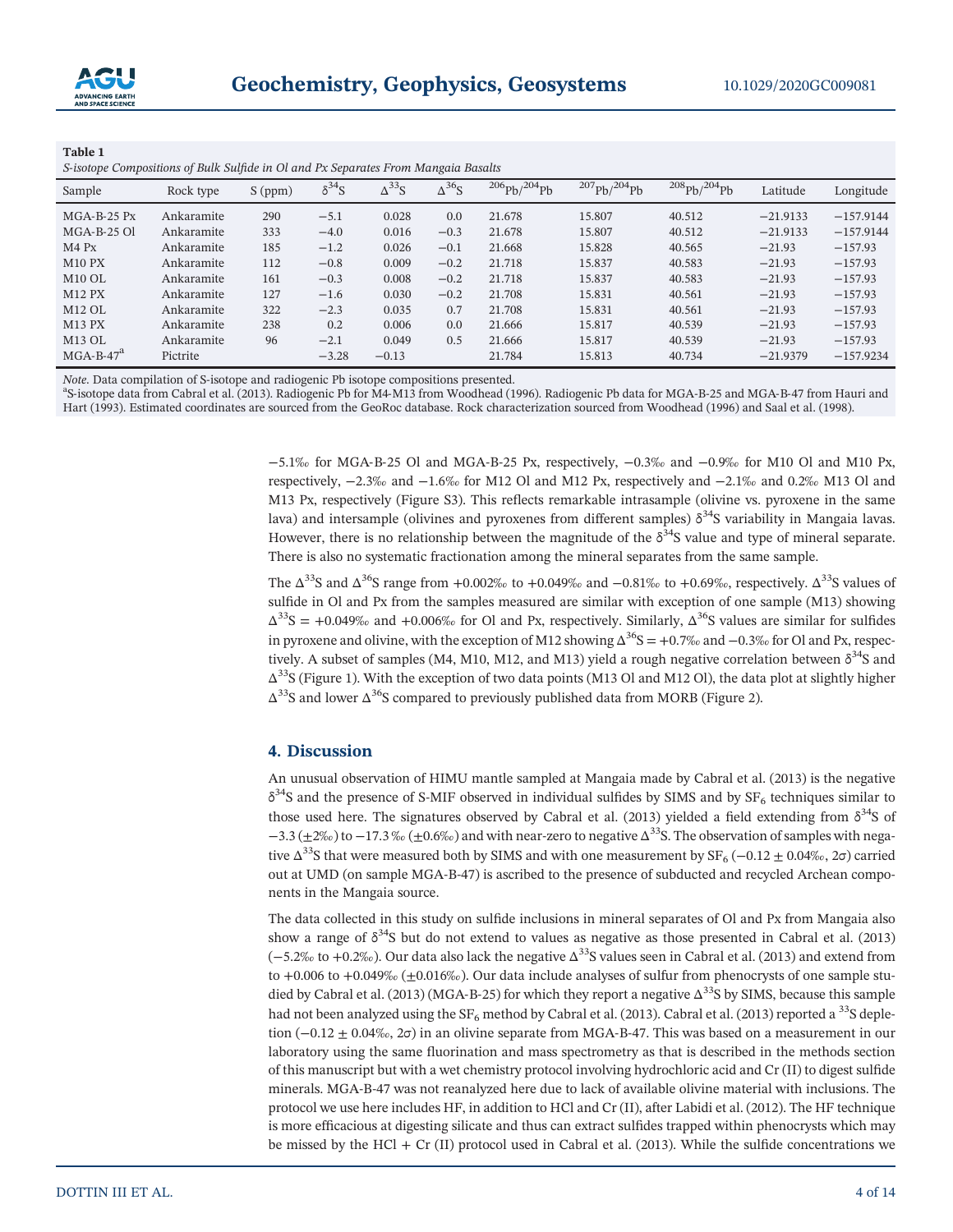



**Figure 1.**  $\delta^{34}$ S versus Δ<sup>33</sup>S for bulk sulfide data from sulfide inclusions in olivine and pyroxene phenocrysts. We also plot a mixing triangle between (a) the convective mantle ( $\delta^{34}S = 0$ ,  $\Delta^{33}S = 0$ ), (b) the proposed recycled endmember from Cabral et al. (2013) ( $\delta^{34}S = -22$ ,  $\Delta^{33}S = -0.6$ ), and (c) our new proposed second recycled endmember  $(\delta^{34}S = -7.5, \Delta^{33}S = +0.2)$ . The dashed mixing lines within the triangle show that the S-isotope composition of bulk sulfide measurements represent a mixture of ~80% the recycled (c) component, providing a potential explanation for the mismatch between the SIMS analysis and the bulk measurement.

observe (96 to 333 ppm) are higher than those reported in Cabral et al. (2013) for the  $SF<sub>6</sub>$  analysis of olivine from MGA-B-47 (~30 ppm), we cannot say whether this is due to some sulfide loss during sample processing in the laboratory or whether this reflects a lower sulfide content for the material from MGA‐B‐47 compared to the samples studied here. Regardless, both data sets (from Cabral et al., 2013, and this study) reveal significant variability for both  $\delta^{34}S$  and  $\Delta^{33}S$  that reflect some aspect of the history of these materials. We discuss below the arguments that support an origin associated with mixing of sulfur from different sources at the time of phenocryst formation.

#### **4.1. Phenocrysts and Links to Sulfide Concentration**

A unique aspect of this work is that our samples are not whole rock samples or glasses but rather phenocryst separates containing sulfide inclusions (Cabral et al., 2013). Sulfur is incompatible and thus not incorporated in olivine and pyroxenes structures (Gaetani & Grove, 1997; Peach et al., 1990). Digestion of sulfide from inclusions such as those documented by Cabral et al. (2013, 2014) is also the most straightforward way to explain the amount of sulfur we see from digestion of phenocrysts. We observe between 100 and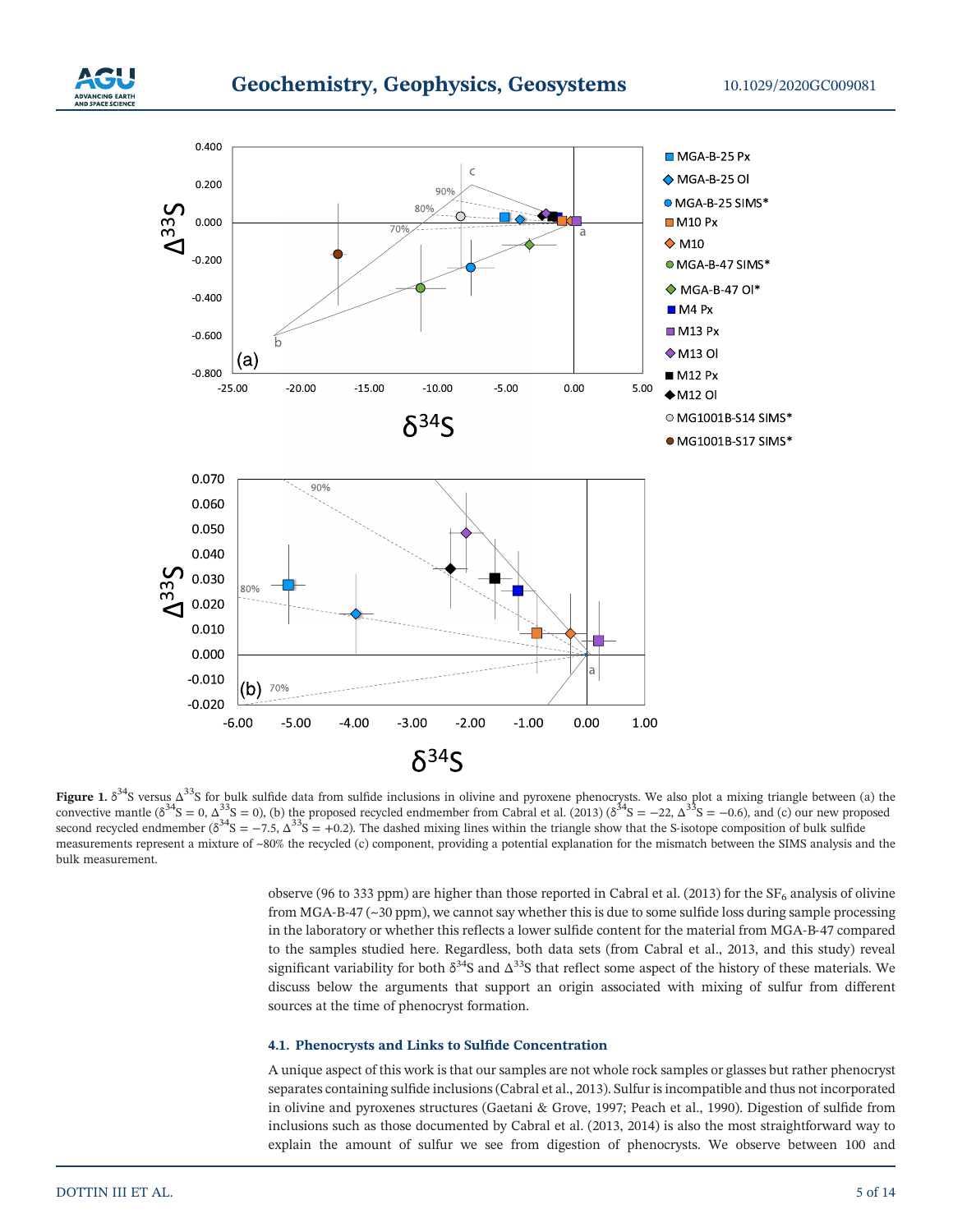



**Figure 2.**  $\Delta^{33}$ S versus  $\Delta^{36}$ S for bulk sulfide data from sulfide inclusions in olivine and pyroxene phenocrysts. With the exception of two data points from sulfide in olivine (M12 Ol and M13 Ol), the data overlap with data from MORB (Labidi et al., 2013; Labidi et al., 2014; Labidi & Cartigny, 2016).

300 ppm S in the bulk mineral separates (Table 1). Considering a silicate melt inclusion from Mangaia typically hosts ~1,000–2,000 ppm S (Cabral et al., 2014), olivines would be required to be composed of 5–20 wt% melt inclusions to account for our concentration data. This is significantly more than the <0.1 vol% observed for phenocrysts (Cabral et al., 2014). Our S concentrations, however, are consistent with the presence of exsolved sulfide inclusions, which consist of approximately 32 wt% S and thus require <0.02 vol% as sulfide inclusions in phenocrysts.

Trapping of sulfide liquids by growing phenocrysts is supported by observations in previous work: Near‐ perfect spherical‐shaped sulfide inclusions were observed in olivine (often coexisting with silicate melt inclusions) by Cabral et al. (2013, 2014). The sulfide droplets were shown to display an association of Cu, Ni, and Fe sulfides that exsolved upon further cooling (Cabral et al., 2013), which is typical of magmatic sulfides observed in MORBs (Peach et al., 1990). For sulfide to be trapped as inclusions in phenocrysts, the associated melt must be sulfide saturated and contains coexisting sulfide liquid droplets. Such liquids could have exsolved from the silicate melt as a result of changes in melt composition associated with phenocryst formation or other processes. Liquid sulfide droplets would subsequently be trapped by growing olivine and pyroxene phenocrysts. Note that the amount of sulfide inclusions in any of the phenocrysts must reflect a variety of factors, including the level of sulfide saturation and the behavior of sulfide liquids and phenocrysts during the time leading up to and including entrapment. Similar to melt inclusions not yielding straightforward information for characterizing the liquid/mineral ratios of parental melts, the amount of sulfide inclusions may not directly constrain the sulfide concentration of the parent melt(s).

Melt inclusions in olivine phenocrysts from Mangaia record pressures of entrapment between 250 bar to 1.75 kbar that translate into approximately 0.9 to 6.4 km depth (Cabral et al., 2014) and magmatic melt temperatures of >1200°C. Again, at these conditions sulfides are above the liquidus (Craig & Kullerud, 1968). At these pressures, available thermodynamic models argue against sulfur degassing as a significant, or even likely, process (Burgisser et al., 2015; Gaillard et al., 2011). Once trapped, the phenocrysts encapsulate and isolate sulfide sulfur from further processing such as degassing upon eruption and posteruption weathering and provide snapshots of the diversity of magma chamber compositions prior to mixing and eruption. This process is analogous to the entrapment of melt inclusions which reveal heterogeneities inherited from mantle sources, before late mixing and eruption (e.g., Sobolev & Shimizu, 1993).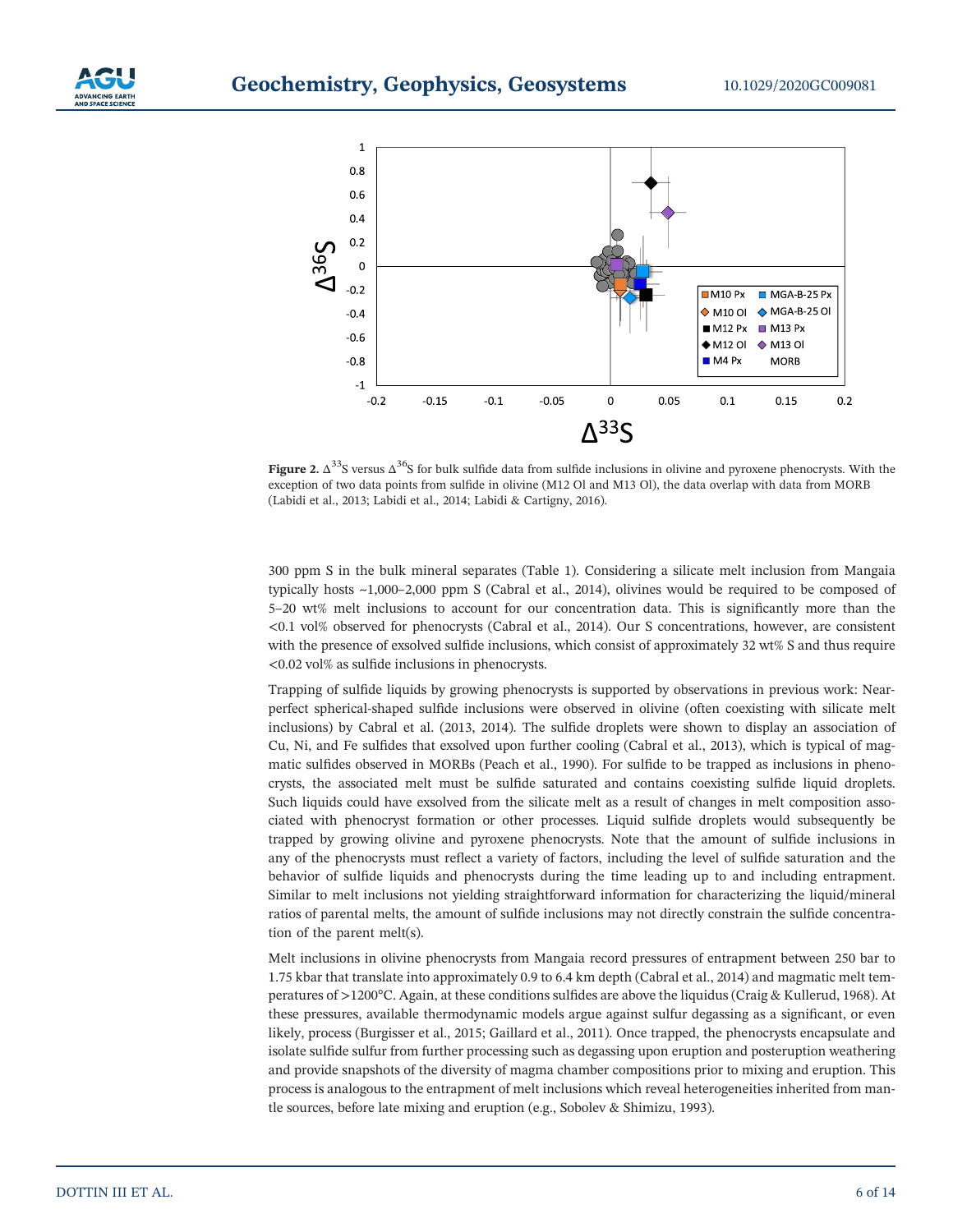#### **4.2. Covariation of**  $\delta^{34}S$  and  $\Delta^{33}S$  in Mangaia Samples M4, M10, M12, and M13

We observe covariation of  $\delta^{34}S$  and  $\Delta^{33}S$  for sulfide from bulk Ol and Px in samples M4, M10, M12, and M13. It is conceivable that the covariation is the result of a high temperature process that yields mass‐dependent fractionation. One may suggest that the Mangaia melts started with near-zero  $\delta^{34}S$  and  $\Delta^{33}S$  values, similar to MORB values (Labidi et al., 2014)and subsequently evolved toward low  $\delta^{34}S$  and high  $\Delta^{33}S$ . However, the change of  $\Delta^{33}S$  with  $\delta^{34}S$  is not explained by the typical 0.515 exponent for high-temperature isotopic fractionations (Cao & Liu, 2011; Hulston & Thode, 1965). An exponent of 0.499  $\pm$  0.005 is needed to fit the  $\delta^{33}$ S- $\delta^{34}$ S data (Figure S2) from this study (specifically that of M4, M10, M12, and M13). Although observations of exponents outside of 0.515 have been proposed for lower temperature processes (e.g., Deines, 2003; Eldridge & Farquhar, 2018), we know of none that translate to the conditions at high temperature.

While the armoring of sulfides by phenocrysts likely makes them immune to effects of degassing, we examine degassing further since it is a common process in basalts and, as such, is a typical explanation for shifts to negative (or positive)  $\delta^{34}$ S (Beaudry et al., 2018; de Moor et al., 2013; Mandeville et al., 2009). Given the mass fractionation scenario proposed by Fiege et al. (2015) at OFM (quartz-fayalite-magnetite) redox conditions, a loss of 85% of the sulfur as S (IV) during equilibrium (i.e., closed system) degassing would be required to achieve a  $\delta^{34}$ S shift of ~−3‰. This is insufficient to account for the range of observed  $\delta^{34}$ S in our data set and also that observed by Cabral et al. (2013). There is also no clear evidence that degassing can explain the change of  $\Delta^{33}$ S with  $\delta^{34}$ S from 0.515 by significant amounts. Although analyses of degassed OIB show shifts for  $\delta^{34}$ S, they show no significant  $\Delta^{33}$ S variations, even when large  $\delta^{34}$ S fractionations are produced (Beaudry et al., 2018; Dottin et al., 2020).

Partitioning of sulfur to S (VI) (sulfate) is also known to shift the  $\delta^{34}S$  of residual sulfide to negative values. A case has been made for the presence of sulfate in OIBs (Jugo et al., 2010; Labidi et al., 2015). The equilibrium fractionation between sulfide and sulfate for  $\delta^{34}S$  is ~3‰ at 1200°C (Mandeville et al., 2009, and references within). The possibility that this accounts for a  $34S$  depletion of the magnitude we observe would require a significant partitioning of sulfur to sulfate, and a sulfate/Σsulfur ratio greater than values seen in OIB (e.g., 0.2 observed in Samoan lavas in Labidi et al., 2015). In the extreme case where 50% of total sulfur in the melt is sulfate, sulfides would be shifted from the bulk sulfur composition by  $\sim$ 1.5‰. This fractionation is not large enough to account for the <sup>34</sup>S depletion observed in the Mangaia sulfide inclusions. Furthermore, there is no evidence that, at high temperature, sulfide and sulfate would coexist with distinct  $\Delta^{33}$ S values resulting from fractionation with a mass-dependent exponent different from 0.515.

Altogether, we conclude that there is no reasonable process identified to explain the  $\delta^{34}S$  and  $\Delta^{33}S$  covariation among sample M4, M10, M12, and M13. We argue that, instead, the covariation is rather likely caused by mixing processes in the mantle sources prior to eruption. Most of our data are accounted for by two-component mixing, between the ambient mantle and a component with low  $\delta^{34}S$  and positive  $\Delta^{33}S$ (Figure 1a, endmembers A and C). Olivine and pyroxene separates from a given sample are in S‐isotope disequilibrium: They do not record identical  $\delta^{34}S-\Delta^{33}S$  compositions. Instead, the data from the various mineral separates plot along the two-component mixing array  $\delta^{34}S$ - $\Delta^{33}S$  space (Figure 1). This indicates a contribution of two isotopically distinct magma sources that are heterogeneously delivered to the magma mixture and sampled by various phenocrysts in a given sample. Note that MGA‐B‐25 (measured via IRMS) does not fall along the two‐component mixing relationship between endmembers A and C. We suggest that this reflects the contribution of a third component: the recycled endmember identified in Cabral et al. (2013). We show in Figure 1a that this sample can be accounted for by a mixture between the ambient mantle, the endmember identified in Cabral et al. (2013) (Figure 1, endmember B), and the endmember identified in this study (Figure 1, endmember C).

The heterogeneous contributions of these three components recorded in phenocrysts of our samples are in agreement with previous arguments for magma mixing prior to eruption at Mangaia. This is supported by (1) highly variable forsterite content of olivine from individual Mangaia lavas and (2) Pb isotopic variability in individual olivine‐hosted melt inclusions in Mangaia lavas (Saal et al., 1998) (but see Paul et al., 2011, and Cabral et al., 2014, who identify somewhat less Pb isotopic variability in Mangaia melt inclusions; Figure 3). Our suggestion is also in agreement with petrographic observations of resorption features on Ol and Px phenocrysts from M4, M10, M12, and M13 (Woodhead, 1996), which are consistent with magma mixing.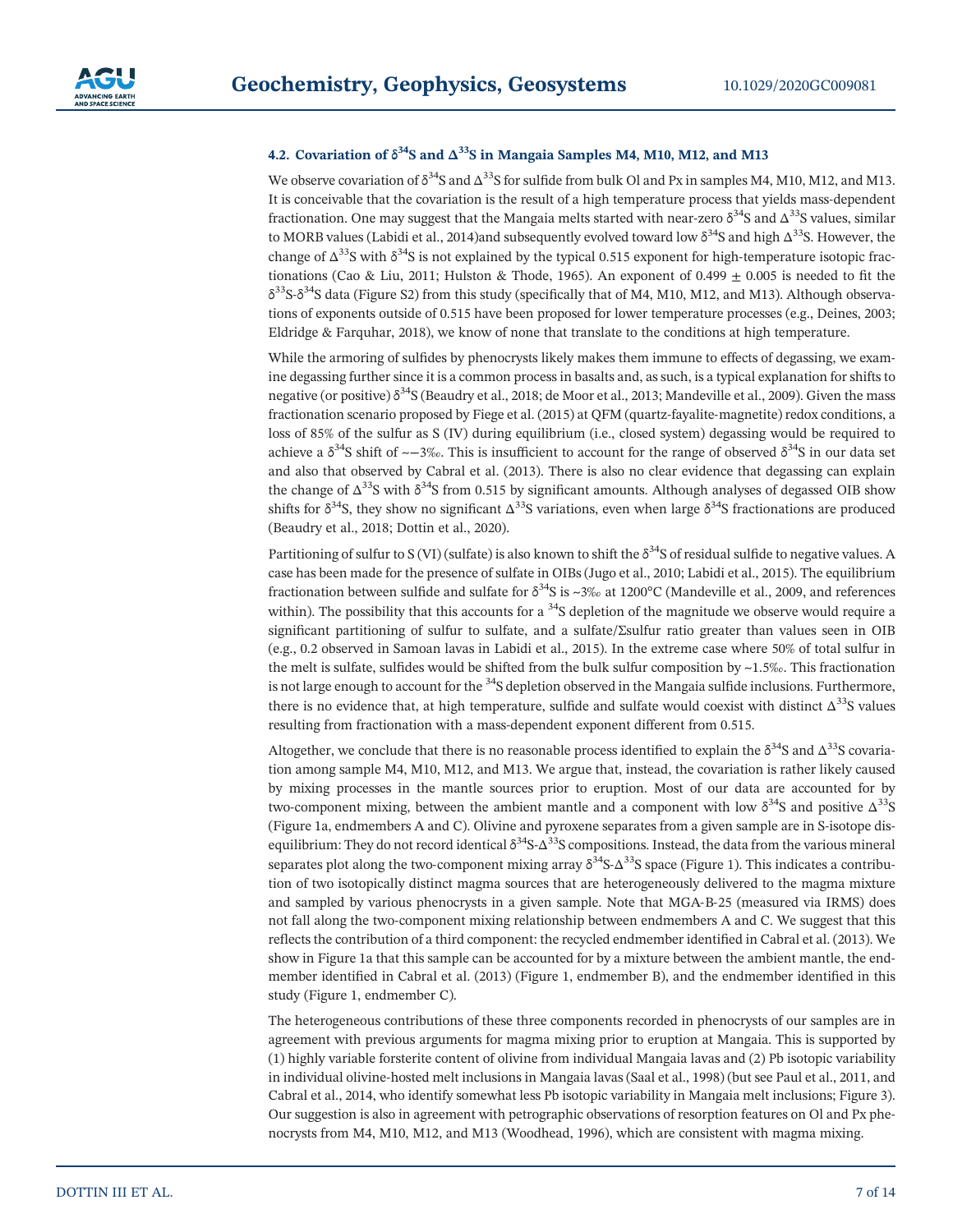



**Figure 3.** Whole rock Pb isotopes of Mangaia lavas, Pb isotopes in olivine‐hosted melt inclusions from Mangaia, and  $\Delta^{33}$ S of sulfide in melt inclusions within olivine and pyroxene phenocrysts. (a)  $^{208}$ Pb/<sup>206</sup>Pb versus  $^{207}$ Pb/<sup>206</sup>Pb for olivine‐hosted melt inclusions from Mangaia. Melt inclusion data are published in Cabral et al. (2014), Paul et al. (2011) and Saal et al. (1998), and whole rock data are shown for reference Hauri and Hart (1993) and Woodhead (1996). Data from melt inclusions demonstrate Pb isotope heterogeneity in a single sample that suggests mixing of multiple melt sources. (b) Δ<sup>33</sup>S versus <sup>206</sup>Pb/<sup>204</sup>Pb. Pb isotope data are from whole rock measurements and S-isotope data represent bulk sulfide digestions of sulfur in melt inclusions within olivine and pyroxene phenocrysts. \*The S measurement of bulk sulfide in olivine from MGA‐B‐47 was presented in Cabral et al. (2013). The S‐isotope data and Pb isotope data show potential for a relationship that suggest mixing of multiple S sources and would link MGA‐B‐47 to an older mantle component.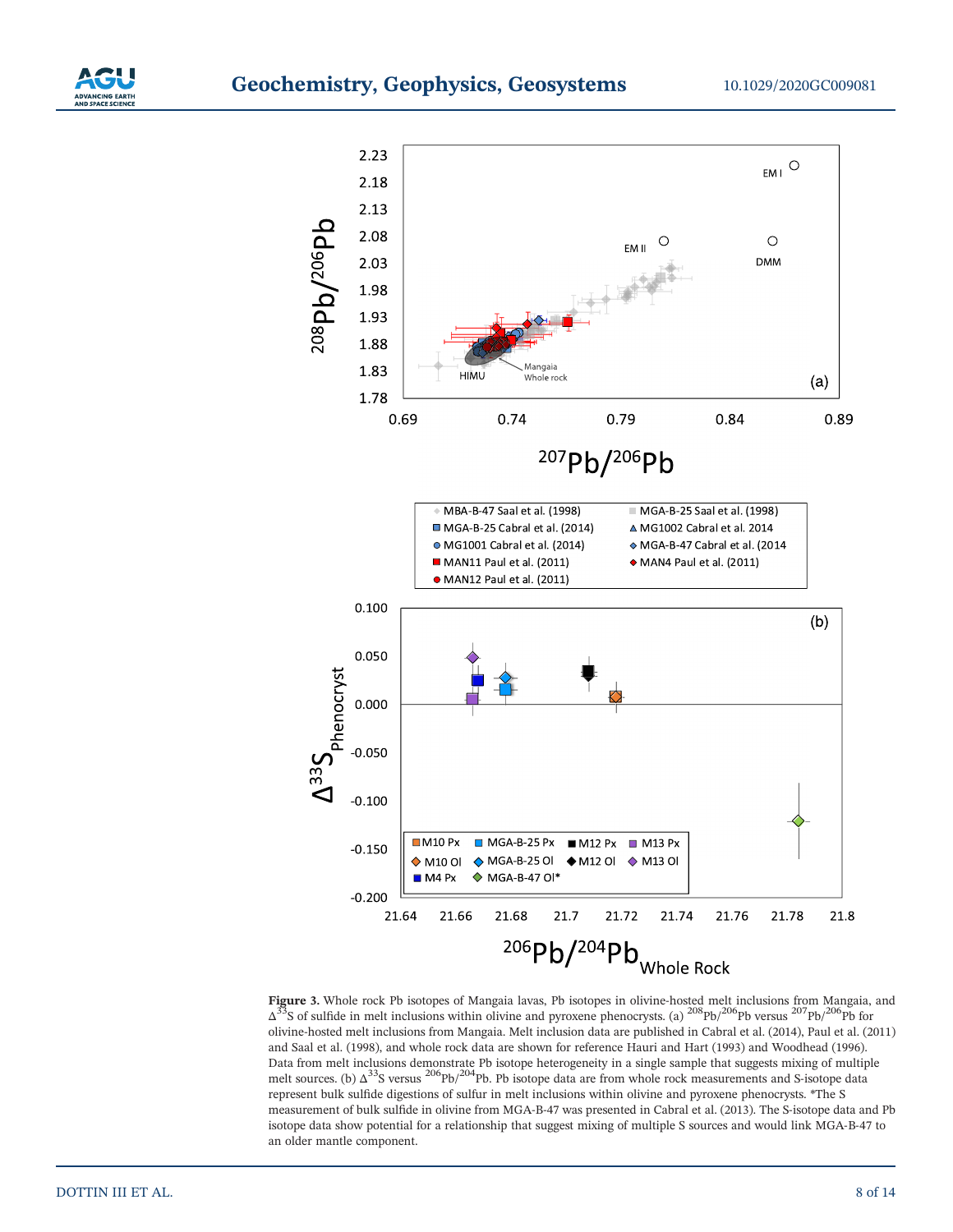

#### **4.3. Nature and Age of the Recycled Components**

The HIMU mantle reservoir is generally thought to reflect mantle mixed with subducted oceanic crust that experienced sulfide loss, causing depletion in Pb (Chauvel et al., 1992; Kelley et al., 2005; Lassiter et al., 2003); however, some proposals also call for a mantellic origin (Thirlwall, 1997), formation by recycled carbonate (Castillo, 2015; Castillo, 2016; Castillo et al., 2018), recycled serpentinites (Kendrick et al., 2017), carbonatitic metasomatism of the subcontinental lithospheric mantle that in turn delaminated and sank to the core-mantle boundary (Weiss et al., 2016), or an origin in metasomatic veins hosted in ancient subducted mantle lithosphere (Pilet et al., 2008). A wide range of ages have been proposed for the U/Pb fractionation that generated HIMU (~550 Ma to 3.0 Ga; Hauri and Hart, 1993; Mazza et al., 2019; Nebel et al., 2013; Thirlwall, 1997). Below, we offer a hypothetical scenario that allows the S‐isotope data to be reconciled in light of the most common model for HIMU source generation: altered oceanic crust (AOC) + peridotite + a carbonated contribution (e.g., Jackson & Dasgupta, 2008)

#### **4.3.1. Subduction Processes**

When including an AOC component, we must consider the potential effect of sulfide loss during slab subduction on  $\delta^{34}$ S. If a parcel of subducted oceanic crust started with ~1,000 ppm S (Alt & Shanks, 2011; Rouxel, Ono et al., 2008) with an average  $\delta^{34}S$  of +3‰ (Alt, 1995), and assuming Pb is hosted in sulfides (Kelley et al., 2003), Pb loss by sulfide breakdown in the subduction zone results in 400–20 ppm S (i.e., 60% to 98% sulfide loss) in the HIMU mantle source. A process resulting in the preferential loss of 34S could explain the unusually low  $\delta^{34}S$  observed at Mangaia. Assuming 60% sulfide loss occurred during slab devolatilization, such would require an average fractionation of ~14‰ between the fluid (preferentially partitioning  $34$ S) and the residual slab (preferentially retaining  $32$ S) to explain our data, and a ~34 ‰ fluid-slab residue fractionation to explain the lowest  $\delta^{34}S$  in Cabral et al. (2013). This calculation represents an upper limit. Instrumental bias during analytical sessions results in a fractionation on  $\delta^{34}S$  as large as −3.8 ± 0.7 (1SD) (Cabral et al., 2013) when calibrating pyrrhotite measurements. If 98% of sulfide was lost, an average fractionation of ~9‰ between the fluid and the residual slab to explain our data, and a ~21‰ fluid-slab residue fractionation to explain the lowest  $\delta^{34}S$  in Cabral et al. (2013). These fractionations are large for temperatures associated with slab dehydration and are not observed in studies of metamorphism (Li et al., 2020). We note additionally that in diamond sulfides, subducted components typically do not show evidence for S isotopic fractionation associated with subduction of MIF-Sulfur, displaying  $\delta^{34}S \ge 0$  and  $\Delta^{33}S \ge 0$ (Farquhar et al., 2002; Smit et al., 2019; Thomassot et al., 2009) and at localities where  $\delta^{34}$ S is fractionated (Beaudry et al., 2018; Hofmann et al., 2009; Labidi et al., 2013, 2015; Roerdink et al., 2016; Thomassot et al., 2015), the composition is attributed to that of the protolith and not subduction processes. In our study we adopt this interpretation and conclude that while sulfide breakdown in subduction zones causes U/Pb fractionation in HIMU, it may not account for variable  $\delta^{34}S$  observed globally, between Mangaia (this study; Cabral et al., 2013) and other HIMU locations (e.g., Beaudry et al., 2018).

#### **4.3.2. Mixing AOC, Peridotitic Mantle, and a Carbonated Component**

The variable  $\delta^{34}S$  values of HIMU may be inherited from the composition of the protoliths, prior to subduction. Modern AOC has, on average, a  $\delta^{34}S$  that is positive due to the widespread occurrence of massive hydrothermal sulfides that generally carry positive values (Alt, 1995). While such material is consistent with the positive  $\delta^{34}$ S estimated for HIMU at other localities (e.g., Labidi et al., 2014; Labidi & Cartigny, 2016), it contrasts with the low  $\delta^{34}$ S values in HIMU Mangaia samples observed here. The bulk  $\delta^{34}$ S composition of the first kilometer of oceanic crust is estimated at −6 to −7 ‰ (Alt & Shanks, 2011; Rouxel, Shanks, et al., 2008), with positive  $\Delta^{33}S$  up to +0.162‰  $\pm$  0.014 (Ono et al., 2012). This first kilometer is where the deep biosphere is able to process seawater sulfate and precipitate biogenic sulfides. If this portion of the slab is the contributor of the AOC component in HIMU, such can explain the low  $\delta^{34}$ S values at Mangaia with the caveat that a unique process is required to contribute a specific parcel of a slab (specially the upper portion) to the Mangaia mantle source.

An additional component we must consider in that of the carbonated component in HIMU lavas (Jackson & Dasgupta, 2008, and references therein). Cabral et al. (2014) argue for a carbonated source at HIMU Mangaia on the basis of inferred (predegassing) high primary  $CO<sub>2</sub>$  in melt inclusions that are required to explain their elevated CaO/Al<sub>2</sub>O<sub>3</sub> and low SiO<sub>2</sub>, as well as the presence of carbonatite observed in Mangaia melt inclusions by Saal et al. (1998) and Yurimoto et al. (2004). Castillo et al. (2018) suggest a component of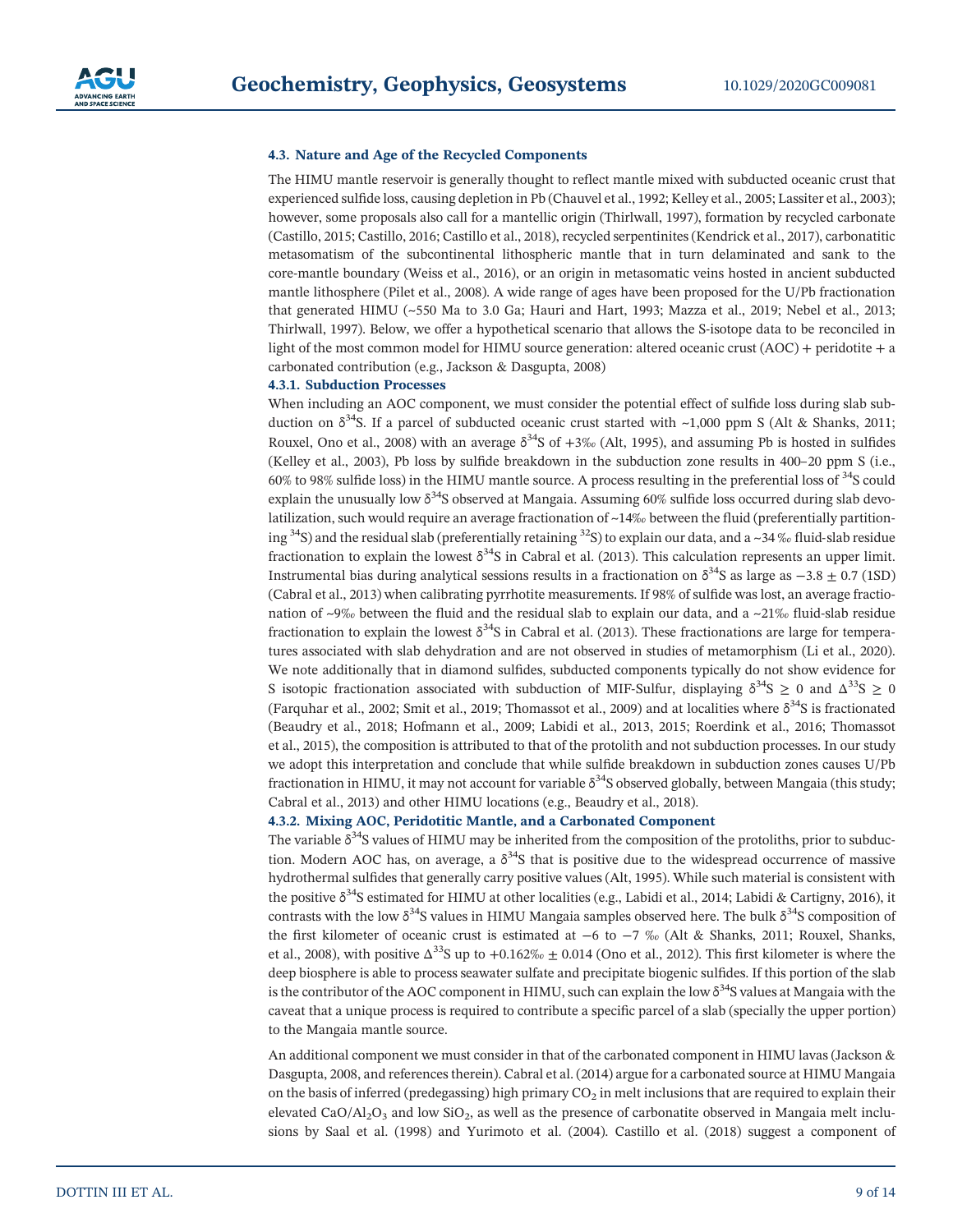recycled carbonate in the source of HIMU, and such may be the source of carbonation for the HIMU mantle source. If the carbonated component originates from marine carbonates, or carbonated shales, as suggested by Castillo et al. (2018), they could have influenced the isotopic composition of sulfides. Archean and Proterozoic carbonates are not typically sulfide rich (Veizer et al., 1989; Veizer Clayton, & Hinton, 1992; Veizer, Plumb, et al., 1992) and frequently possess positive  $\delta^{34}S$ ; thus these lithologies do not provide an obvious way to connect the carbonated component to the full negative  $\delta^{34}S$  at Mangaia; however, the possibility of such a connection remains.

We can establish a simple mass balance of the carbonated component and AOC component in the HIMU mantle source. In our scenario, the carbonated component has a  $\delta^{34}S$  of ≈−7.5‰ (Figure 1) and <10,000 ppm S estimated from carbonatite sulfur contents as a proxy for the carbonated component (Gold, 1963), the AOC component also has a δ<sup>34</sup>S of ≈−7.5‰ (Figure 1) but <400 ppm S (Labidi et al., 2014), and the peridotitic mantle has a  $\delta^{34}S$  of = 0‰ and 200 ppm S (Lorand & Luguet, 2016). It is clear that regardless of the AOC‐peridotite mixing ratio, the S‐isotope budget would be dominated by relatively small contributions of the carbonated component, irrespective of the  $\delta^{34}S$  compositions of AOC and peridotite. The AOC contribution was suggested to be as high as 50% in the source of Mangaia (Hauri & Hart, 1993). We suggest that in addition to 50% recycled AOC in the HIMU mantle source, <10% of the carbonated material is necessary to satisfy our mixing model (Figure 1), in line with numerous suggestions for a C-rich component in the Mangaia mantle source (e.g., Cabral et al., 2014; Jackson & Dasgupta, 2008; Saal et al., 1998; Yurimoto et al., 2004).

#### **4.3.3. Unusual δ34S in HIMU OIB**

The contribution of negative  $\delta^{34}S$  components at Mangaia is unusual. It contrasts with recycled components observed at Samoa (EM II) and Discovery (EM I) hotspots, where positive  $\delta^{34}$ S values are observed (Dottin et al., 2020; Labidi et al., 2013, 2015). Another HIMU hotspot, the Canary Islands, also shows a mantle source with positive  $\delta^{34}$ S values (Beaudry et al., 2018), and MORBs that incorporate variable amounts of HIMU components (Sobolev et al., 2007) appear to be influenced by a source with  $\delta^{34}S = +3 \pm 2\%$  (Labidi et al., 2014; Labidi & Cartigny, 2016). Importantly, the unusual <sup>34</sup>S-depleted signature present in the Mangaia samples (this study and Cabral et al., 2013) as well as the EM1 Pitcairn lavas in Delavault et al. (2016) are associated with variable  $\Delta^{33}S$  that may be linked to the ages of the contributing source components.

It has been suggested that recycling of negative  $\delta^{34}S$  components may have occurred in the Archean (Cabral et al., 2013; Delavault et al., 2016; Farquhar & Jackson, 2016) and the Proterozoic (Canfield, 2004) as a way to offset the positive  $\delta^{34}S$  components observed in sediments. Negative  $\delta^{34}S$  values are not typically observed in Archean rocks, although they have been observed among positive  $\delta^{34}S$  values in some formations, such as barite deposits (Roerdink et al., 2016), gabbros (Thomassot et al., 2015), Archean conglomerates (Hofmann et al., 2009), and metamosphosed Archean crust (Kitayama et al., 2012). This hypothesis posits that an underrepresented reservoir of <sup>34</sup>S-depleted material was lost to recycling and stored in the deep mantle, in the source of hotspots like Mangaia. EM‐2 and EM‐1 locations, where sedimentary recycling is suspected to occur, show the contribution of a crustal component with positive  $\delta^{34}$ S and near-zero  $\Delta^{33}$ S (Labidi et al., 2013, 2015) and negative  $\delta^{34}S$  associated with variable  $\Delta^{33}S$  (Delavault et al., 2016), respectively. Thus evidence from mantle samples suggests recycling of sulfur with both negative and positive  $\delta^{34}$ S. Our measurements, along with those of Cabral et al. (2014), indicated that at Mangaia the negative  $δ<sup>34</sup>S$  dominates.

#### **4.3.4. Information on Relative Age From Δ36S Data**

Additional constraints on the relative age of sulfur contributing slightly positive  $\Delta^{33}S$  may be provided by the relationship between  $\Delta^{33}$ S and  $\Delta^{36}$ S. Archean rocks typically show covariation of  $\Delta^{33}$ S and  $\Delta^{36}$ S with a slope of  $\sim$ −1 (Farquhar et al., 2007). This means that if a  $\Delta^{33}S$  0.05‰, like that observed here, results from the contribution of an Archean protolith in the Mangaia mantle source, the corresponding  $\Delta^{36}S$  is predicted to be −0.05‰, which is not resolved with our uncertainty on Δ36S (±0.3‰). Post‐Archean rocks show covariation of  $\Delta^{33}$ S and  $\Delta^{36}$ S with a slope of ~−7, which would result in a very small  $\Delta^{36}$ S shift to −0.4‰, which would be marginally resolvable given our estimated uncertainty. Our data generally plot below (more negative  $\Delta^{36}$ S) and to the right (more positive  $\Delta^{33}$ S) of typical MORB (Figure 2). The shift for  $\Delta^{36}$ S of the data cluster is more consistent with a biological fractionation than a mass-independent (Archean) fractionation, but an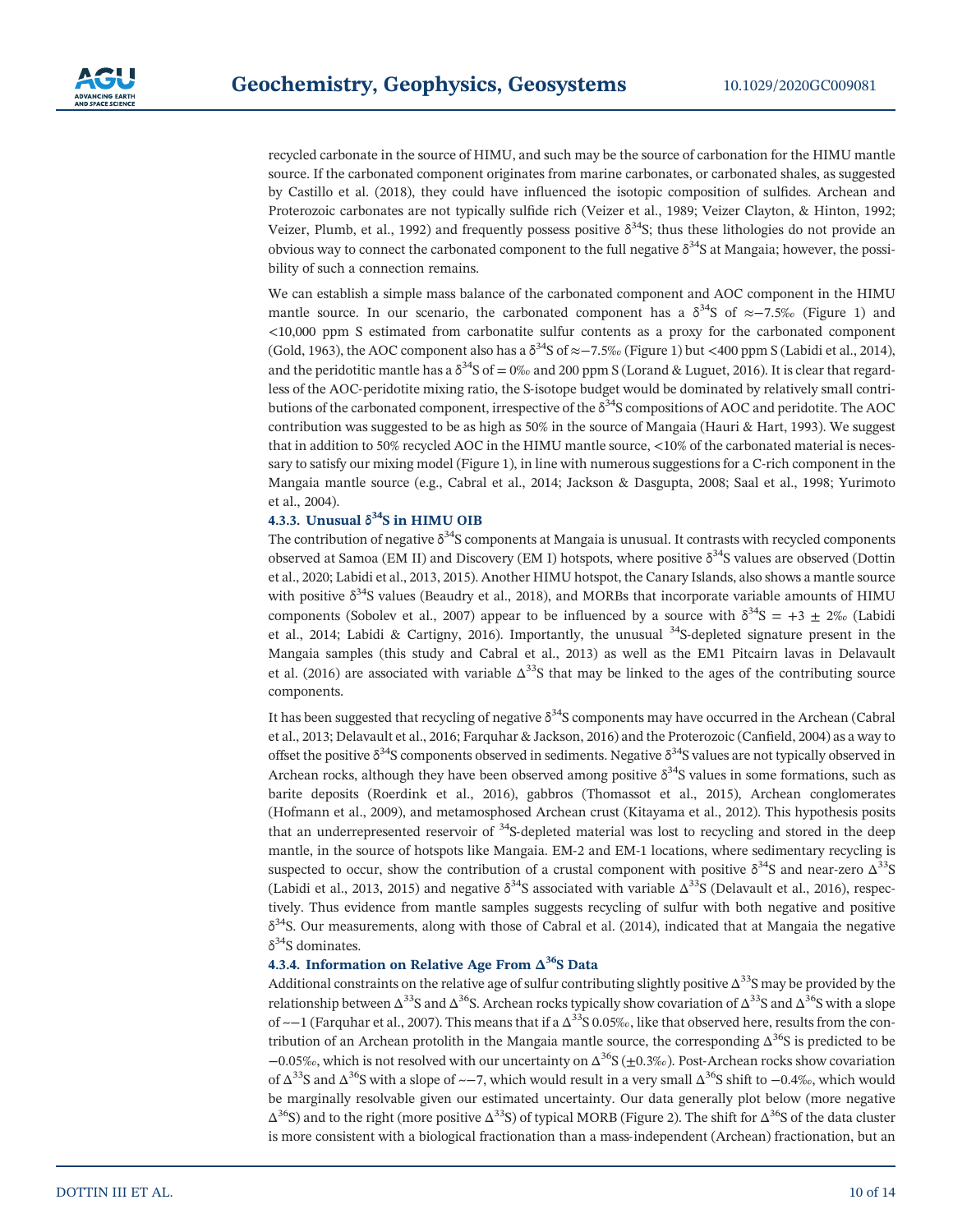

Archean component with little to no mass-independent anomaly could satisfy our observations. However, we argue the most parsimonious explanation for the data here is that the material we measured is post-Archean, in addition to the contribution of Archean S (as identified in Cabral et al., 2013) in the MGA-B-25 data presented here. We note that the data do, however, have large uncertainties, and our hypothesis would need to be confirmed with further analyses.

#### **4.4. Recycling Two Reservoir Ages**

With the samples presented here, the Pb isotope data of whole rock basalts from Woodhead (1996) and Hauri and Hart (1993) all show extreme  $^{206}Pb/^{204}Pb$ , indicating the endmember HIMU character of the Mangaia mantle source, consistent with modern geochemical studies of Mangaia lavas (Hanyu et al., 2011, and references therein). Further constraints on the nature of the recycled components at Mangaia may be provided in relationships between  $^{206}Pb/^{204}Pb$  and sulfur isotopes: Whole rock Pb isotope and bulk sulfide S-isotope measurements reveal heterogeneity in Mangaia lavas. There is some Pb isotopic heterogeneity in the whole rocks, but the Pb isotope compositions of individual melt inclusions in Mangaia lavas reveal substantially more heterogeneity than the whole rock data (Saal et al., 1998; Yurimoto et al., 2004) though recent reports of Pb‐isotopic heterogeneity in Mangaia inclusions reveal somewhat less heterogeneity (Cabral et al., 2014; Paul et al., 2011) (Figure 3a). Thus, compared to the bulk olivine and clinopyroxene analyses presented here, the greater S isotopic heterogeneity in individual melt inclusions (Cabral et al., 2013) may not be surprising in this light. Additionally, the remarkable  $\delta^{34}S$  disequilibrium between olivine and pyroxene in a single sample (this study) supports a scenario in which the melt inclusions are sampling isotopically heterogenous compositions, as supported by the Pb‐isotopic heterogeneity in Mangaia melt inclusions.

Our S‐isotope data are from mineral separates extracted from the same whole rocks presented in Woodhead (1996) and Hauri and Hart (1993). Interestingly, the S‐isotope compositions presented in this study and Cabral et al. (2013) from mineral separates show the potential for a relationship between whole rock Pb isotopes and bulk S isotopes from mineral separates (Figure 3b), where whole rock  $^{206}Pb/^{204}Pb$ increases with decreasing  $\Delta^{33}S$  in mineral separates. We note however that the whole rock Pb isotope data use an older TIMS method that did not employ double or triple spike to track in‐run mass fractionation (Hauri & Hart, 1993; Woodhead, 1996). Thus, these older TIMS data are likely to have larger uncertainties than were originally reported by these authors (Hauri & Hart, 1993; Woodhead, 1996). Nonetheless, the variability in Pb isotope compositions of melt inclusions may be indicative of mixing of multiple compositions in the HIMU mantle source beneath Mangaia, suggesting the relationship we observe between bulk S-isotope compositions from mineral separates and whole rock Pb isotope compositions, also reflects variability in the HIMU mantle source. If real, the data would reflect mixing between components of different ages, where higher  $^{206}Pb/^{204}Pb$  and the negative  $\Delta^{33}S$  in Mangaia is associated with an older mantle component.

#### **5. Conclusions**

The data presented here on sulfide inclusions within olivine and pyroxene phenocrysts from Mangaia reveal a heterogeneous S‐isotope composition. Compositions range from −5.13‰ to +0.21‰ (±0.3), +0.006‰ to +0.049‰ ( $\pm$ 0.016), -0.81‰ to +0.69‰ ( $\pm$ 0.3) for  $\delta^{34}$ S,  $\Delta^{33}$ S, and  $\Delta^{36}$ S, respectively. The  $\Delta^{33}$ S values are different from those presented in Cabral et al. (2013) who generally show negative  $\Delta^{33}S$  and indicate that some, possibly the preponderance, of HIMU sulfur sampled at Mangaia comes from a different reservoir, likely of younger post-Archean age. Both studies, however, report <sup>34</sup>S-depleted sulfur, and this appears to be a characteristic of Mangaia HIMU that we attribute to a crustal origin, following observations by studies like Rouxel, Shanks, et al. (2008) and Alt and Shanks (2011). Thus, there appears to be variability in the material derived from the same plume plumbing system at Mangaia.

This work focuses on S‐isotope compositions of bulk sulfide in melt inclusions in Ol and Px from the same sample, and this sulfur is not in isotopic equilibrium but shows covariation in  $\delta^{34}S$  and  $\Delta^{33}S$  which we link to the capturing of S‐isotope compositions of various melts as they are added to the magma chamber. The data for Mangaia presented here, and provided by Cabral et al. (2013), support mixing of melts with at least three distinct sulfur isotope endmembers: (1) a convective mantle component with  $\delta^{34}S = 0$  and  $\Delta^{33}S = 0$ ; (2)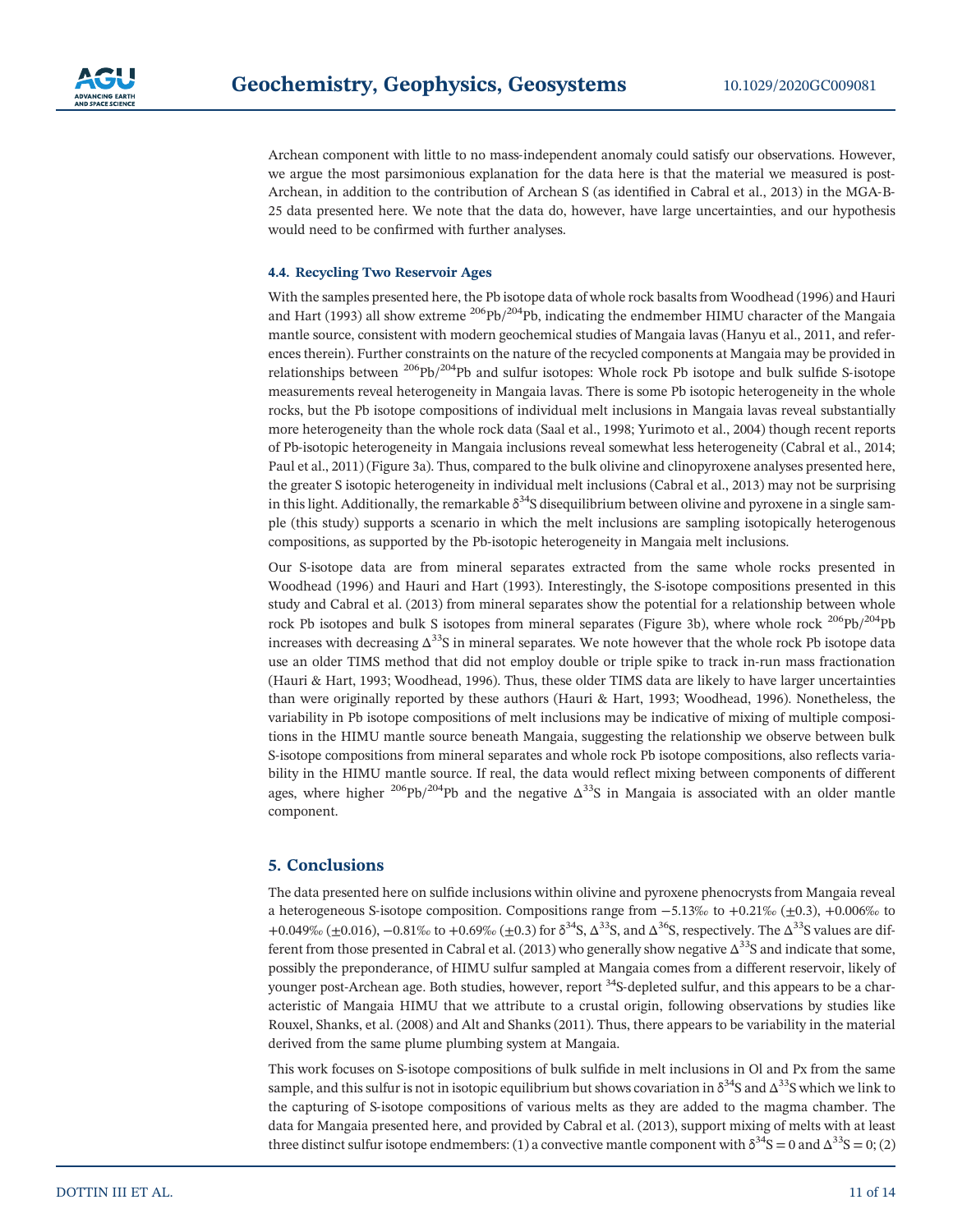

a component with negative  $\delta^{34}S$  and slightly positive  $\Delta^{33}S$ , and (3) a component with negative  $\delta^{34}S$  and negative  $\Delta^{33}$ S.

#### **Data Availability Statement**

Data set for this manuscript exists as open access in the Digital Repository at the University of Maryland (DRUM; [https://doi.org/10.13016/zs1g](https://doi.org/10.13016/zs1g-knnj)‐knnj).

#### **References**

Alt, J. C. (1995). Sulfur isotopic profile through the oceanic crust: Sulfur mobility and seawater‐crustal sulfur exchange during hydrothermal alteration. *Geology*, *23*(7), 585–588. https://doi.org/10.1130/0091‐[7613\(1995\)023<0585:SIPTTO>2.3.CO;2](https://doi.org/10.1130/0091--7613(1995)023%3C0585:SIPTTO%3E2.3.CO;2)

Alt, J. C., & Shanks, W. C. (2011). Microbial sulfate reduction and the sulfur budget for a complete section of altered oceanic basalts, IODP Hole 1256D (eastern Pacific). *Earth and Planetary Science Letters*, *310*(1–2), 73–83.<https://doi.org/10.1016/j.epsl.2011.07.027>

- Antonelli, M. A., Kim, S.‐T., Peters, M., Labidi, J., Cartigny, P., Walker, R. J., et al. (2014). Early inner solar system origin for anomalous sulfur isotopes in differentiated protoplanets. *Proceedings of the National Academy of Sciences*, *111*, 17,749–17,754. [http://www.ncbi.nlm.](http://www.ncbi.nlm.nih.gov/pubmed/25453079) [nih.gov/pubmed/25453079](http://www.ncbi.nlm.nih.gov/pubmed/25453079)
- Beaudry, P., Longpré, M.‐A., Economos, R., Wing, B. A., Bui, T. H., & Stix, J. (2018). Degassing‐induced fractionation of multiple sulphur isotopes unveils post‐Archaean recycled oceanic crust signal in hotspot lava. *Nature Communications*, *9*(1), 5093. [https://doi.org/](https://doi.org/10.1038/s41467-018-07527-w) [10.1038/s41467](https://doi.org/10.1038/s41467-018-07527-w)‐018‐07527‐w
- Burgisser, A., Alletti, M., & Scaillet, B. (2015). Simulating the behavior of volatiles belonging to the C–O–H–S system in silicate melts under magmatic conditions with the software D‐compress. *Computational Geosciences*, *79*, 1–14.<https://doi.org/10.1016/j.cageo.2015.03.002>
- Cabral, R. A., Jackson, M. G., Koga, K. T., Rose-Koga, E. F., Hauri, E. H., Whitehouse, M. J., et al. (2014). Volatile cycling of H<sub>2</sub>O, CO<sub>2</sub>, F. and Cl in the HIMU mantle: A new window provided by melt inclusions from oceanic hot spot lavas at Mangaia, Cook Islands. *Geochemistry, Geophysics, Geosystems*, *15*, 4445–4467.<https://doi.org/10.1002/2014GC005473>

Cabral, R. A., Jackson, M. G., Rose‐Koga, E. F., Koga, K. T., Whitehouse, M. J., Antonelli, M. A., et al. (2013). Anomalous sulphur isotopes in plume lavas reveal deep mantle storage of Archaean crust. *Nature*, *496*(7446), 490–493.<https://doi.org/10.1038/nature12020>

Canfield, D. E. (2004). The evolution of the Earth surface sulfur reservoir. *American Journal of Science*, *304*(10), 839–861. [https://doi.org/](https://doi.org/10.2475/ajs.304.10.839) [10.2475/ajs.304.10.839](https://doi.org/10.2475/ajs.304.10.839)

Cao, X., & Liu, Y. (2011). Equilibrium mass‐dependent fractionation relationships for triple oxygen isotopes. *Geochimica et Cosmochimica Acta*, *75*(23), 7435–7445.<https://doi.org/10.1016/j.gca.2011.09.048>

Castillo, P. R. (2015). The recycling of marine carbonates and sources of HIMU and FOZO ocean island basalts. *Lithos*, *216*, 254–263. <https://doi.org/10.1016/j.lithos.2014.12.005>

Castillo, P. R. (2016). A proposed new approach and unified solution to old Pb paradoxes. *Lithos*, *252*, 32–40. [https://doi.org/10.1016/j.](https://doi.org/10.1016/j.lithos.2016.02.015) [lithos.2016.02.015](https://doi.org/10.1016/j.lithos.2016.02.015)

Castillo, P. R., MacIsaac, C., Perry, S., & Veizer, J. (2018). Marine carbonates in the mantle source of oceanic basalts: Pb isotopic constraints. *Scientific Reports*, *8*, 1–7.

Chauvel, C., Hofmann, A. W., & Vidal, P. (1992). HIMU‐EM: The French Polynesian connection. *Earth and Planetary Science Letters*, *110*(1–4), 99–119. [https://doi.org/10.1016/0012](https://doi.org/10.1016/0012-821X(92)90042-T)‐821X(92)90042‐T

Craig, J. R., & Kullerud, G. (1968). Phase relations and mineral assemblages in the copper‐lead‐sulfur system. *American Mineralogist Journal of Earth and Planetary Materials.*, *53*, 145–161.

Deines, P. (2003). A note on intra‐elemental isotope effects and the interpretation of non‐mass‐dependent isotope variations. *Chemical Geology*, *199*(1–2), 179–182. [https://doi.org/10.1016/S0009](https://doi.org/10.1016/S0009-2541(03)00076-7)‐2541(03)00076‐7

Delavault, H., Chauvel, C., Thomassot, E., Devey, C. W., & Dazas, B. (2016). Sulfur and lead isotopic evidence of relic Archean sediments in the Pitcairn mantle plume. *Proceedings of the National Academy of Sciences*, *113*(46), 12,952–12,956. [https://doi.org/10.1073/](https://doi.org/10.1073/pnas.1523805113) [pnas.1523805113](https://doi.org/10.1073/pnas.1523805113)

- de Moor, J. M., Fischer, T. P., Sharp, Z. D., King, P. L., Wilke, M., Botcharnikov, R. E., et al. (2013). Sulfur degassing at Erta Ale (Ethiopia) and Masaya (Nicaragua) volcanoes: Implications for degassing processes and oxygen fugacities of basaltic systems. *Geochemistry, Geophysics, Geosystems*, *14*, 4076–4108.<https://doi.org/10.1002/ggge.20255>
- Dottin, J. W. III, Labidi, J., Lekic, V., Jackson, M. G., & Farquhar, J. (2020). Sulfur isotope characterization of primordial and recycled sources feeding the Samoan mantle plume. *Earth and Planetary Science Letters*, *534*, 116073. [https://doi.org/10.1016/j.](https://doi.org/10.1016/j.epsl.2020.116073) [epsl.2020.116073](https://doi.org/10.1016/j.epsl.2020.116073)
- Eldridge, D. L., & Farquhar, J. (2018). Rates and multiple sulfur isotope fractionations associated with the oxidation of sulfide by oxygen in aqueous solution. *Geochimica et Cosmochimica Acta*, *237*, 240–260.<https://doi.org/10.1016/j.gca.2018.06.030>

Farquhar, J., & Jackson, M. (2016). Missing Archean sulfur returned from the mantle. *Proceedings of the National Academy of Sciences*, *113*(46), 12,893–12,895.<https://doi.org/10.1073/pnas.1616346113>

Farquhar, J., Wing, B. A., McKeegan, K. D., Harris, J. W., Cartigny, P., & Thiemens, M. H. (2002). Mass-independent sulfur of inclusions in diamond and sulfur recycling on early Earth. *Science (5602)*, *298*, 2369–2372.

Fiege, A., Holtz, F., Behrens, H., Mandeville, C. W., Shimizu, N., Crede, L. S., & Göttlicher, J. (2015). Experimental investigation of the S and S‐isotope distribution between H2O–S±Cl fluids and basaltic melts during decompression. *Chemical Geology*, *393*, 36–54. [https://](https://doi.org/10.1016/j.chemgeo.2014.11.012) [doi.org/10.1016/j.chemgeo.2014.11.012](https://doi.org/10.1016/j.chemgeo.2014.11.012)

Gaetani, G. A., & Grove, T. L. (1997) Partitioning of moderately siderophile elements among olivine, silicate melt, and sulfide melt: Constraints on core formation in the Earth and Mars.

Gaillard, F., Scaillet, B., & Arndt, N. T. (2011). Atmospheric oxygenation caused by a change in volcanic degassing pressure. *Nature*, *478*(7368), 229–232.<https://doi.org/10.1038/nature10460>

Gold, D. P. (1963). Average chemical composition of carbonatites. *Economic Geology*, *58*(6), 988–991. [https://doi.org/10.2113/](https://doi.org/10.2113/gsecongeo.58.6.988) [gsecongeo.58.6.988](https://doi.org/10.2113/gsecongeo.58.6.988)

Hanyu, T., Tatsumi, Y., Senda, R., Miyazaki, T., Chang, Q., Hirahara, Y., et al. (2011). Geochemical characteristics and origin of the HIMU reservoir: A possible mantle plume source in the lower mantle. *Geochemistry, Geophysics, Geosystems*, *12*, Q0AC09. [https://doi.org/](https://doi.org/10.1029/2010GC003252) [10.1029/2010GC003252](https://doi.org/10.1029/2010GC003252)

#### **Acknowledgments**

We acknowledge funding for this project from National Science Foundation EAR‐1348082 (to J. F. and M. J.). We also thank Editor Marie Edmonds for handling our manuscript and for helpful reviews from Emilie Thomassot and an anonymous reviewer.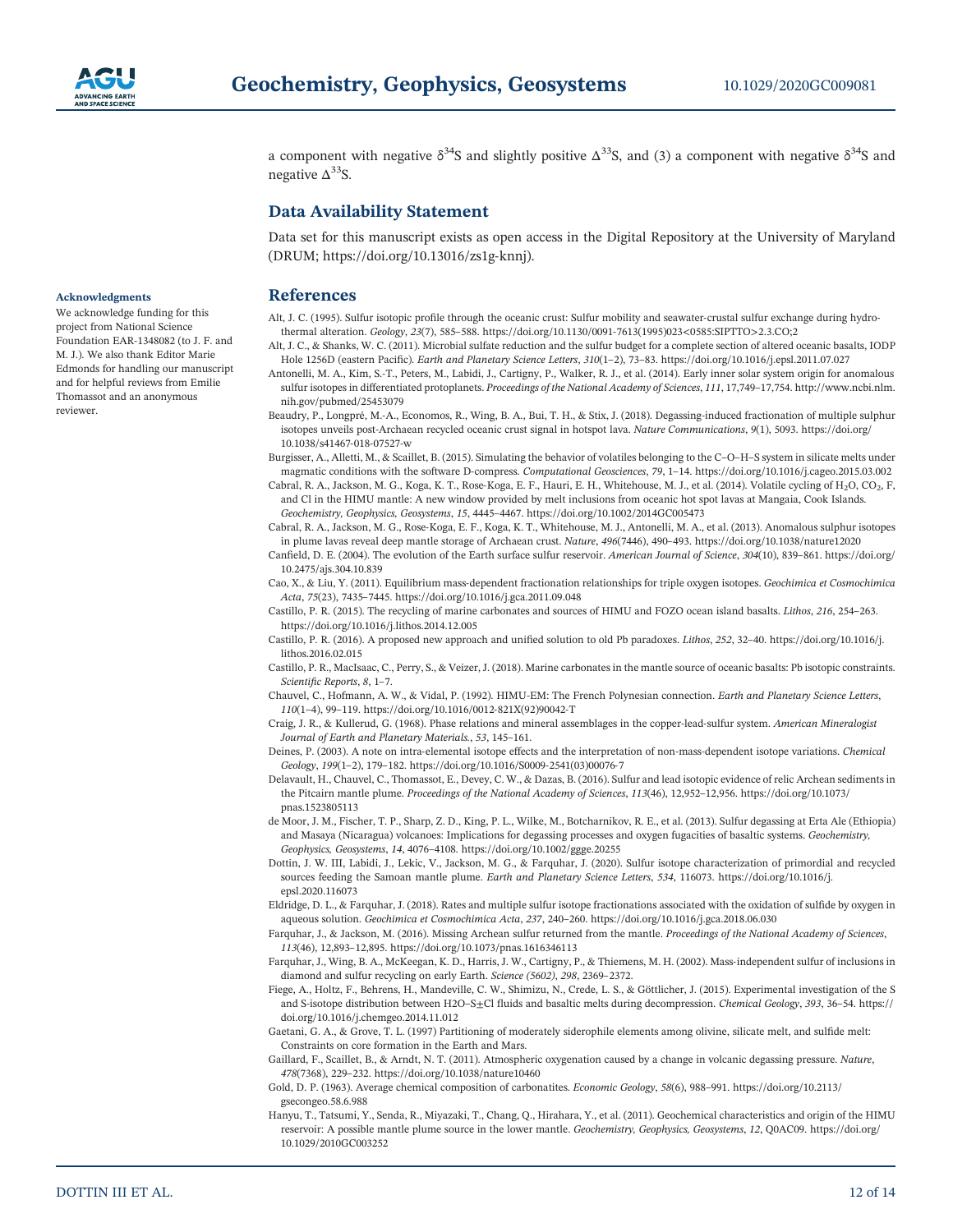

- Hauri, E. H., & Hart, S. R. (1993). ReOs isotope systematics of HIMU and EMII oceanic island basalts from the south Pacific Ocean. *Earth and Planetary Science Letters*, *114*(2–3), 353–371. [https://doi.org/10.1016/0012](https://doi.org/10.1016/0012-821X(93)90036-9)‐821X(93)90036‐9
- Hofmann, A., Bekker, A., Rouxel, O., Rumble, D., & Master, S. (2009). Multiple sulphur and iron isotope composition of detrital pyrite in Archaean sedimentary rocks: A new tool for provenance analysis. *Earth and Planetary Science Letters*, *286*(3–4), 436–445. [https://doi.](https://doi.org/10.1016/j.epsl.2009.07.008) [org/10.1016/j.epsl.2009.07.008](https://doi.org/10.1016/j.epsl.2009.07.008)
- Hulston, J. R., & Thode, H. G. (1965). Variations in the S S and S contents of meteorites and their relation to chemical and nuclear effects. *Journal of Geophysical Research*, *70*(14), 3475–3484.<https://doi.org/10.1029/JZ070i014p03475>
- Jackson, M. G., & Dasgupta, R. (2008). Compositions of HIMU, EM1, and EM2 from global trends between radiogenic isotopes and major elements in ocean island basalts. *Earth and Planetary Science Letters*, *276*(1–2), 175–186. [https://doi.org/10.1016/j.](https://doi.org/10.1016/j.epsl.2008.09.023) [epsl.2008.09.023](https://doi.org/10.1016/j.epsl.2008.09.023)
- Jugo, P. J., Wilke, M., & Botcharnikov, R. E. (2010). Sulfur K‐edge XANES analysis of natural and synthetic basaltic glasses: Implications for S speciation and S content as function of oxygen fugacity. *Geochimica et Cosmochimica Acta*, *74*(20), 5926–5938. [https://doi.org/10.1016/](https://doi.org/10.1016/j.gca.2010.07.022) [j.gca.2010.07.022](https://doi.org/10.1016/j.gca.2010.07.022)
- Kelley, K. A., Plank, T., Farr, L., Ludden, J., & Staudigel, H. (2005). Subduction cycling of U, Th, and Pb. *Earth and Planetary Science Letters*, *234*(3–4), 369–383.<https://doi.org/10.1016/j.epsl.2005.03.005>

Kelley, K. A., Plank, T., Ludden, J., & Staudigel, H. (2003). Composition of altered oceanic crust at ODP Sites 801 and 1149. *Geochemistry, Geophysics, Geosystems*, *4*, 8910.<https://doi.org/10.1029/2002GC000435>

- Kendrick, M. A., Hémond, C., Kamenetsky, V. S., Danyushevsky, L., Devey, C. W., Rodemann, T., et al. (2017). Seawater cycled throughout Earth's mantle in partially serpentinized lithosphere. *Nature Geoscience*, *10*(3), 222–228.<https://doi.org/10.1038/ngeo2902>
- Kitayama, Y., Thomassot, E., O'Neil, J., & Wing, B. A. (2012). Sulfur-and oxygen-isotope constraints on the sedimentary history of apparent conglomerates from the Nuvvuagittuq Greenstone Belt (Nunavik, Québec). *Earth and Planetary Science Letters*, *355*, 271–282.
- Labidi, J., & Cartigny, P. (2016). Negligible sulfur isotope fractionation during partial melting: Evidence from Garrett transform fault basalts, implications for the late‐veneer and the hadean matte. *Earth and Planetary Science Letters*, *451*, 196–207. [https://doi.org/](https://doi.org/10.1016/j.epsl.2016.07.012) [10.1016/j.epsl.2016.07.012](https://doi.org/10.1016/j.epsl.2016.07.012)
- Labidi, J., Cartigny, P., Birck, J. L., Assayag, N., & Bourrand, J. J. (2012). Determination of multiple sulfur isotopes in glasses: A reappraisal of the MORB δ 34 S. *Chemical Geology*, *334*, 189–198.<https://doi.org/10.1016/j.chemgeo.2012.10.028>
- Labidi, J., Cartigny, P., Hamelin, C., Moreira, M., & Dosso, L. (2014). Sulfur isotope budget (32S, 33S, 34S and 36S) in Pacific‐Antarctic ridge basalts: A record of mantle source heterogeneity and hydrothermal sulfide assimilation. *Geochimica et Cosmochimica Acta*, *133*, 47–67. Available at:.<https://doi.org/10.1016/j.gca.2014.02.023>
- Labidi, J., Cartigny, P., & Jackson, M. G. (2015). Multiple sulfur isotope composition of oxidized Samoan melts and the implications of a sulfur isotope 'mantle array' in chemical geodynamics. *Earth and Planetary Science Letters*, *417*, 28–39. [https://doi.org/10.1016/j.](https://doi.org/10.1016/j.epsl.2015.02.004) [epsl.2015.02.004](https://doi.org/10.1016/j.epsl.2015.02.004)
- Labidi, J., Cartigny, P., & Moreira, M. (2013). Non‐chondritic sulphur isotope composition of the terrestrial mantle. *Nature*, *501*(7466), 208–211. Available at:.<https://doi.org/10.1038/nature12490>
- Lassiter, J. C., Blichert-Toft, J., Hauri, E. H., & Barsczus, H. G. (2003). Isotope and trace element variations in lavas from Raivavae and Rapa, Cook–Austral islands: Constraints on the nature of HIMU‐ and EM‐mantle and the origin of mid‐plate volcanism in French Polynesia. *Chemical Geology*, *202*(1–2), 115–138.<https://doi.org/10.1016/j.chemgeo.2003.08.002>
- Li, Y., Yu, H., Gu, X., Guo, S., & Huang, F. (2020). Silicon isotopic fractionation during metamorphic fluid activities: Constraints from eclogites and ultrahigh‐pressure veins in the Dabie orogen, China. *Chemical Geology*, *540*, 119550. [https://doi.org/10.1016/j.](https://doi.org/10.1016/j.chemgeo.2020.119550) [chemgeo.2020.119550](https://doi.org/10.1016/j.chemgeo.2020.119550)
- Lorand, J.-P., & Luguet, A. (2016). Chalcophile and siderophile elements in mantle rocks: Trace elements controlled by trace minerals. *Reviews in Mineralogy and Geochemistry*, *81*(1), 441–488.<https://doi.org/10.2138/rmg.2016.81.08>
- Mandeville, C. W., Webster, J. D., Tappen, C., Taylor, B. E., Timbal, A., Sasaki, A., et al. (2009). Stable isotope and petrologic evidence for open‐system degassing during the climactic and pre‐climactic eruptions of Mt. Mazama, Crater Lake, Oregon. *Geochimica et Cosmochimica*, *73*, 2978–3012.<https://doi.org/10.1016/j.gca.2009.01.019>
- Mazza, S. E., Gazel, E., Bizimis, M., Moucha, R., Béguelin, P., Johnson, E. A., et al. (2019). Sampling the volatile‐rich transition zone beneath Bermuda. *Nature*, *569*(7756), 398–403. [https://doi.org/10.1038/s41586](https://doi.org/10.1038/s41586-019-1183-6)‐019‐1183‐6
- Nebel, O., Arculus, R. J., van Westrenen, W., Woodhead, J. D., Jenner, F. E., Nebel‐Jacobsen, Y. J., et al. (2013). Coupled Hf–Nd–Pb isotope co-variations of HIMU oceanic island basalts from Mangaia, Cook-Austral islands, suggest an Archean source component in the mantle transition zone. *Geochimica et Cosmochimica Acta*, *112*, 87–101.<https://doi.org/10.1016/j.gca.2013.03.005>
- Ono, S., Keller, N. S., Rouxel, O., & Alt, J. C. (2012). Sulfur‐33 constraints on the origin of secondary pyrite in altered oceanic basement. *Geochimica et Cosmochimica Acta*, *87*, 323–340.<https://doi.org/10.1016/j.gca.2012.04.016>
- Paul, B., Woodhead, J. D., Hergt, J., Danyushevsky, L., Kunihiro, T., & Nakamura, E. (2011). Melt inclusion Pb‐isotope analysis by LA–MC‐ ICPMS: Assessment of analytical performance and application to OIB genesis. *Chemical Geology*, *289*(3–4), 210–223. [https://doi.org/](https://doi.org/10.1016/j.chemgeo.2011.08.005) [10.1016/j.chemgeo.2011.08.005](https://doi.org/10.1016/j.chemgeo.2011.08.005)
- Peach, C. L., Mathez, E. A., & Keays, R. R. (1990). Sulfide melt‐silicate melt distribution coefficients for noble metals and other chalcophile elements as deduced from MORB: Implications for partial melting. *Geochimica et Cosmochimica Acta*, *54*(12), 3379–3389. [https://doi.](https://doi.org/10.1016/0016-7037(90)90292-S) [org/10.1016/0016](https://doi.org/10.1016/0016-7037(90)90292-S)‐7037(90)90292‐S

Pilet, S., Baker, M. B., & Stolper, E. M. (2008). Metasomatized lithosphere and the origin of alkaline lavas. *Science (5878)*, *320*, 916–919.

Roerdink, D. L., Mason, P. R. D., Whitehouse, M. J., & Brouwer, F. M. (2016). Reworking of atmospheric sulfur in a Paleoarchean hydrothermal system at Londozi, Barberton Greenstone Belt, Swaziland. *Precambrian Research*, *280*, 195–204. [https://doi.org/10.1016/j.](https://doi.org/10.1016/j.precamres.2016.05.007) [precamres.2016.05.007](https://doi.org/10.1016/j.precamres.2016.05.007)

Rouxel, O., Ono, S., Alt, J., Rumble, D., & Ludden, J. (2008). Sulfur isotope evidence for microbial sulfate reduction in altered oceanic basalts at ODP Site 801. *Earth and Planetary Science Letters*, *268*(1–2), 110–123.<https://doi.org/10.1016/j.epsl.2008.01.010>

Rouxel, O., Shanks, W. C. III, Bach, W., & Edwards, K. J. (2008). Integrated Fe‐and S‐isotope study of seafloor hydrothermal vents at East Pacific Rise 9–10 N. *Chemical Geology*, *252*(3–4), 214–227.<https://doi.org/10.1016/j.chemgeo.2008.03.009>

Saal, A. E., Hart, S. R., Shimizu, N., Hauri, E. H., & Layne, G. D. (1998). Pb isotopic variability in melt inclusions from oceanic island basalts, Polynesia. *Science (5393)*, *282*, 1481–1484.

- Salters, V. J. M., & Stracke, A. (2004). Composition of the depleted mantle. *Geochemistry, Geophysics, Geosystems*, *5*, Q05B07. [https://doi.](https://doi.org/10.1029/2003GC000597) [org/10.1029/2003GC000597](https://doi.org/10.1029/2003GC000597)
- Smit, K. V., Shirey, S. B., Hauri, E. H., & Stern, R. A. (2019). Sulfur isotopes in diamonds reveal differences in continent construction. *Science (6438)*, *364*, 383–385.<https://doi.org/10.1126/science.aaw9548>